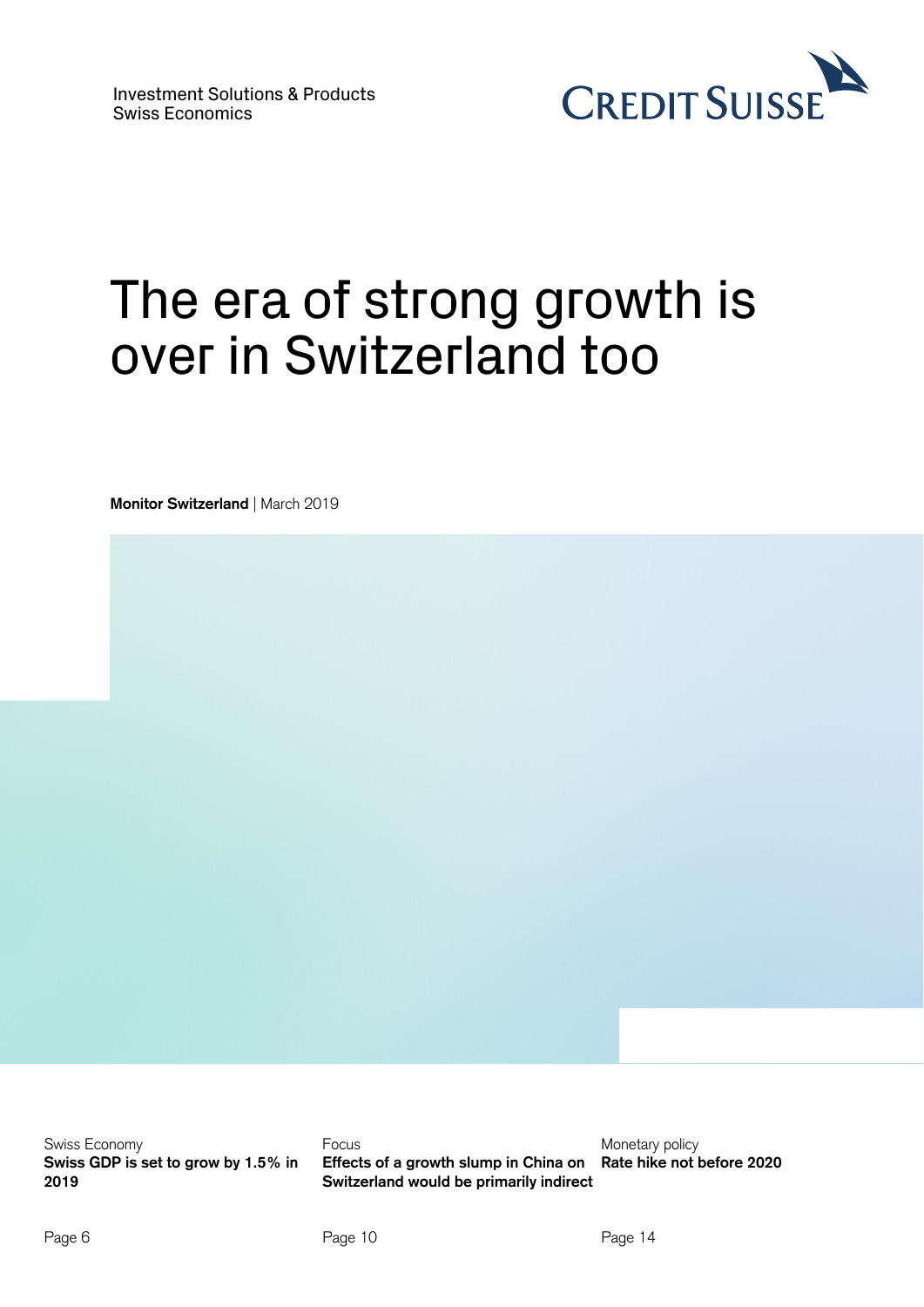## Impressum

### **Publisher, Credit Suisse AG, Investment Solutions & Products**

Dr. Burkhard Varnholt Vice Chairman IS&P +41 44 333 67 63 burkhard.varnholt@credit-suisse.com

Dr. Oliver Adler Chief economist, CIO Office Switzerland +41 44 333 09 61 E-Mail: oliver.adler@credit-suisse.com

### **Editorial deadline**

13 March 2019

### **Copyright**

The publication may be quoted providing the source is indicated. Copyright © 2019 Credit Suisse Group AG and/or affiliated companies. All rights reserved.

**Contribution** Ewelina Krankowska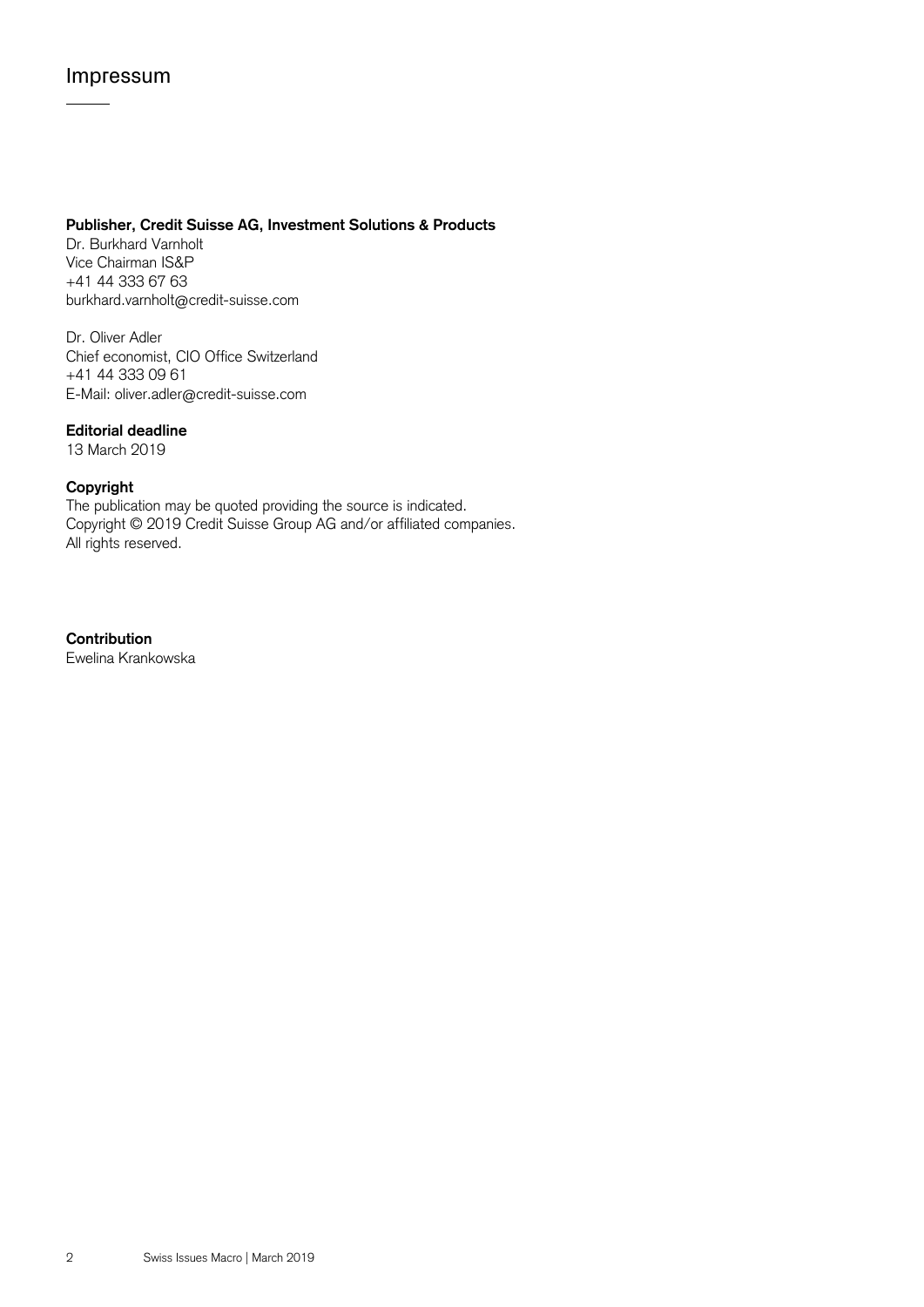### Dear Readers

Looking back over the last two decades, we identify two pivotal trends that have shaped the global economy: first, the seismic shifts in the technology field (note internet penetration, digitalization), and second, the equally dramatic ascent of China to the position of an economic powerhouse. Both trends raise hopes, but recently they have also given rise to fears.

Apprehensions about China tend to take two diametrically opposed directions. On the one hand are mounting concerns about a the possibility of a spreading weakness in the Chinese economy, and this since early 2018, long before retaliatory US tariffs were slapped onto Chinese imports. The onset of the US-China "trade war" exacerbated these worries. Our main scenario depicts the two partners hammering out a deal in the coming weeks or months, because the tariffs obviously harm both countries. However, even in this scenario there is no guarantee that the economic cooling in China will be quickly reversed, since growth in the Middle Kingdom in recent years has stemmed primarily from a massive and hardly sustainable accumulation of debt, particularly on the part of government enterprises. At the same time, the demographic situation is visibly deteriorating as a consequence of decades of a one-child policy. A scenario similar to Japan in the beginning of the 1990s, when a decade-long credit-driven growth boom suddenly collapsed, cannot be entirely ruled out. Nonetheless, we think a continuation of the gradual growth deceleration is significantly more realistic. Our Focus article describes what direct and indirect effects a growth slump in China could have on Switzerland. It seems clear that these effects are sharply underestimated if one only considers China's relatively modest share of direct Swiss exports.

In the opposite direction, there are fears that it is not China's weakness, but its increasing strength, that poses the real threat. The US tariffs on imports from China, as well as the stricter approval procedures for Chinese firms to acquire US companies, and other measures (note Huawei) reflect these fears and can be viewed as an attempt to hinder China's ascent. The Swiss parliament, too, is regularly petitioned to prevent a "sell-off" of Swiss industry by imposing rigorous governmental approval procedures. This position is less concerned about valuable capital inflows being lost in the process. In our view, a central criterion in corporate takeovers, whether by domestic or foreign investors, should be to maintain the competitiveness of the market economy. However, it is admittedly a gray area when government-supported companies carry out this type of investment. Rather than acceding to the current demands of protectionist leanings, it would make more sense to insist on adherence to internationally recognized standards, as stipulated in the preamble to the Swiss-Chinese free trade agreement. This would certainly aid in calming the above-described fears.

Phoenix Jottel

Thomas Gottstein **Contract Contract Contract Contract Contract Contract Contract Contract Contract Contract Contract Contract Contract Contract Contract Contract Contract Contract Contract Contract Contract Contract Contra** CEO Swiss Universal Bank CIO Office Schweiz

Oliver Adler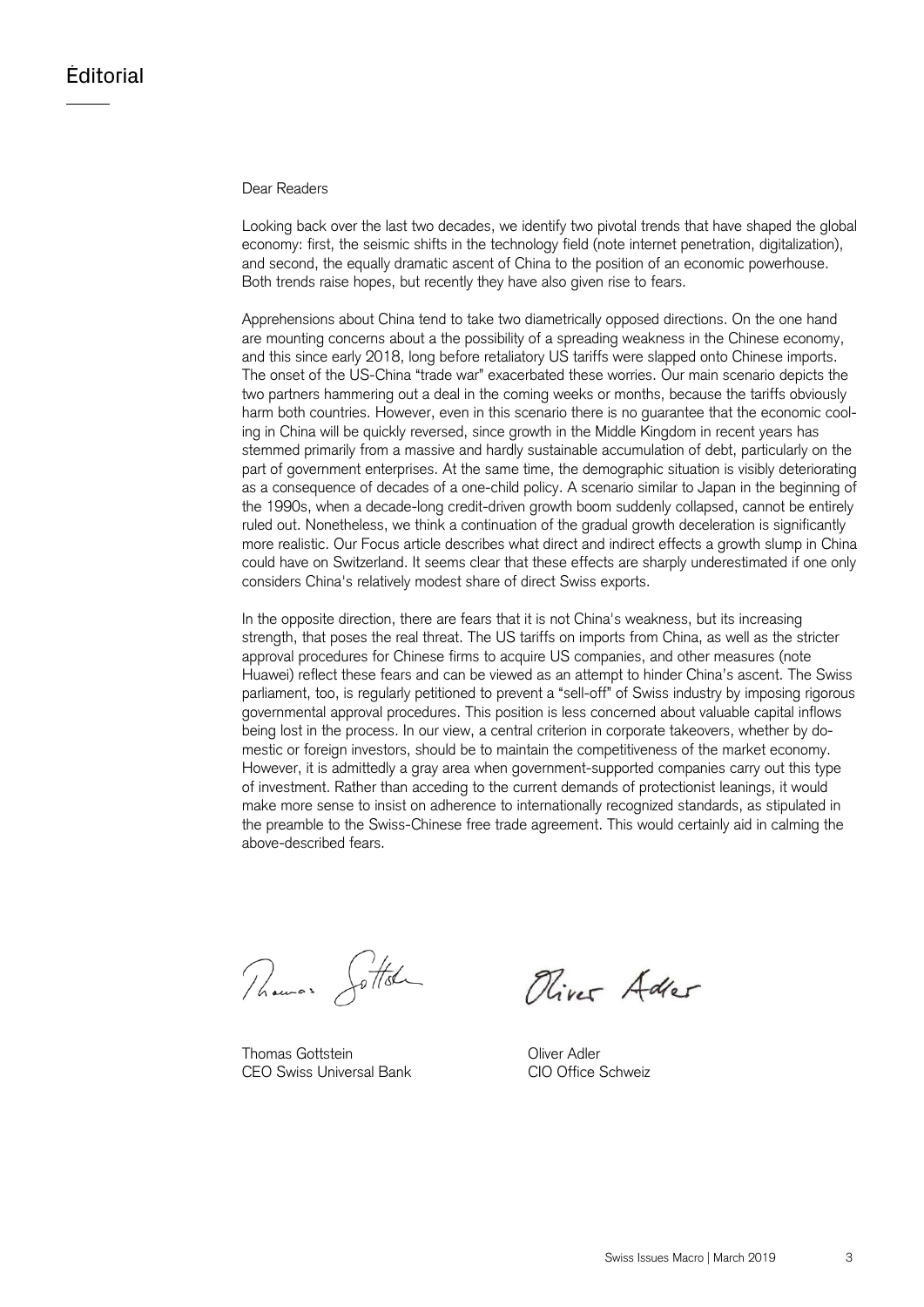| <b>Global environment</b>                                                                                                                                                                                                                                                                                                    | 5  |
|------------------------------------------------------------------------------------------------------------------------------------------------------------------------------------------------------------------------------------------------------------------------------------------------------------------------------|----|
| <b>Swiss Economy</b><br>An era of strong growth is over in Switzerland too<br>As global economic momentum decelerates, the era of strong growth for the Swiss export<br>economy is also drawing to a close. Thanks to relatively solid domestic consumption, the<br>Swiss economy should nonetheless expand by 1.5% in 2019. | 6  |
| <b>Economy Monitor</b>                                                                                                                                                                                                                                                                                                       | 7  |
| <b>Sectors I Monitor</b>                                                                                                                                                                                                                                                                                                     | 8  |
| Focus China - Switzerland<br>Effects of a growth slump in China on Switzerland would be primarily indirect<br>The Swiss economy's exposure to China is greater than would appear at first glance. So it<br>would be mistaken to expect the Swiss economy to be immune to a potential sharp<br>slowdown in China's growth.    | 10 |
| <b>Monetary policy</b><br>Rate hike not before 2020<br>A subdued inflation outlook, weaker economic growth in the Eurozone and a still expensive<br>CHF have led us to revise our expectation for the Swiss National Bank's (SNB) rate path.<br>We now expect the first rate hike in 2020.                                   | 14 |
| <b>Monetary policy I Monitor</b>                                                                                                                                                                                                                                                                                             | 15 |
| <b>Real Estate I Monitor</b>                                                                                                                                                                                                                                                                                                 | 16 |
| <b>Credit Suisse Leading Indicators</b>                                                                                                                                                                                                                                                                                      | 17 |
| <b>Forecasts and Indicators</b>                                                                                                                                                                                                                                                                                              | 19 |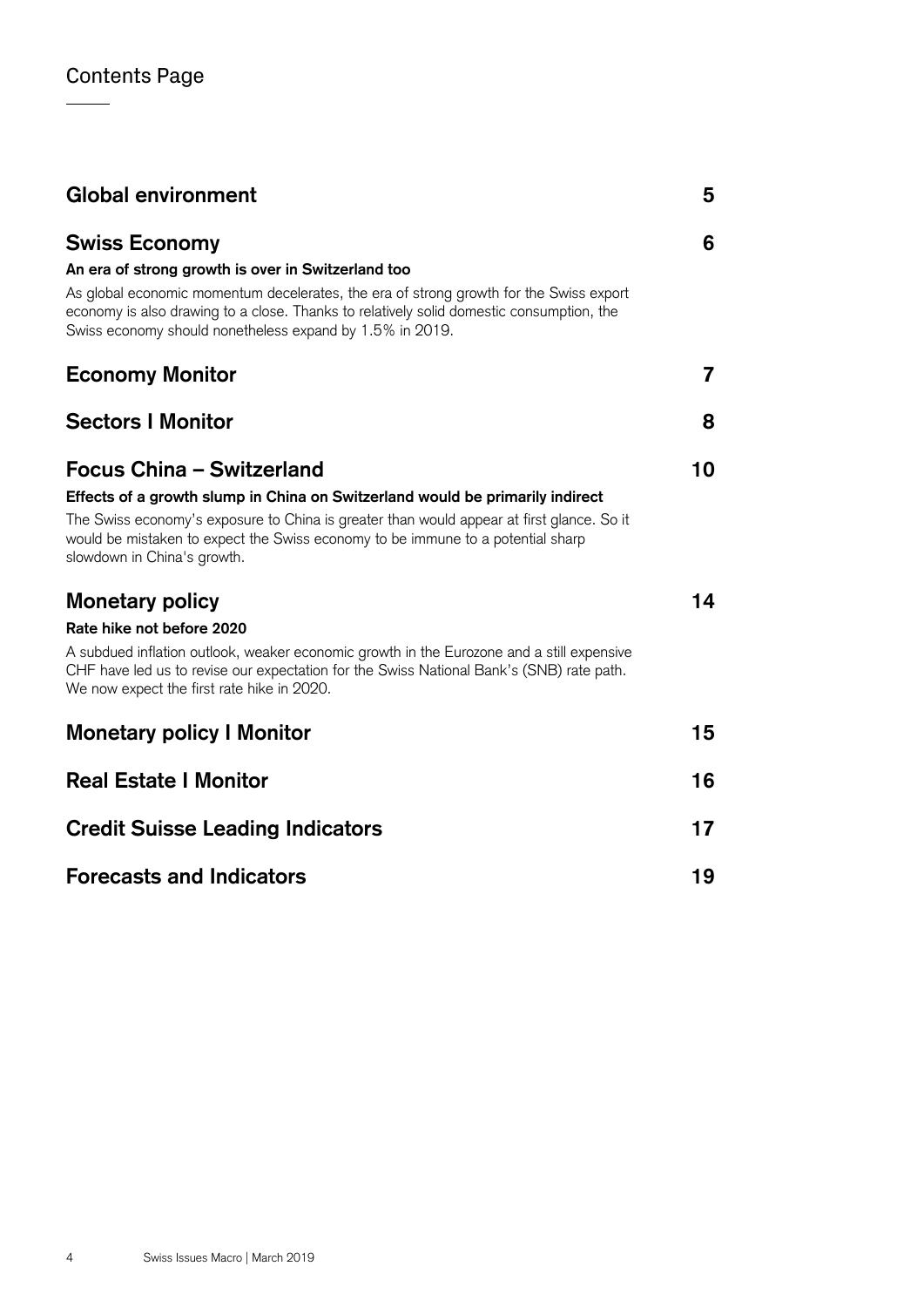The steep drop in growth in European industry – especially in Germany – has yet to hit bottom. The purchasing managers' index (PMI) for manufacturing slipped below the growth threshold of 50 points for the first time in more than five years. Meanwhile, the services sector is displaying preliminary signs of stabilization. European PMIs for this sector continue to indicate mild growth and actually rose slightly in the most recent survey. Nonetheless, economic growth in the euro zone is likely to be weak in 2019.

### **sascha.jucker@credit-suisse.com** Source: PMIPremium, Credit Suisse

In contrast to most other large economies, the US economy appears to be in relatively robust condition. Nonetheless, at its January meeting the US Federal Reserve adopted a more cautious tone for the first time in years, and let it be known that further interest rate hikes were on hold. This decision was based on the significantly higher risk of global economic cooling – especially in Europe and Asia. No inflationary risk is evident at the moment; the inflation rate of 1.6% in January again fell short of the targeted 2%.

### **sascha.jucker@credit-suisse.com** Source: Datastream, Credit Suisse

China's export and import growth dropped sharply at the turn of the year. Given the uncertainties surrounding the trade conflict, and business impacts related to the Chinese lunar New Year, export data should be interpreted with caution. Weak import figures also reflect dwindling domestic demand in China, which is likewise expressed in retail sales. On balance, China's economy should thus expand at a slower rate in 2019 than in 2018.

### **Euro zone** Signs of stabilization in services sector **Signs of stabilization in services sector**

Purchasing managers' indices (PMI) for the euro zone, growth threshold = 50



### **USA US Federal Reserve on hold**



### **China China's external trade is decelerating**

China's exports and imports, year-on-year growth, 3-month average



2014 2015 2016 2017 2018 2019 2014 2015 2016 2017 2018 2019

**sascha.jucker@credit-suisse.com** Source: Datastream, Credit Suisse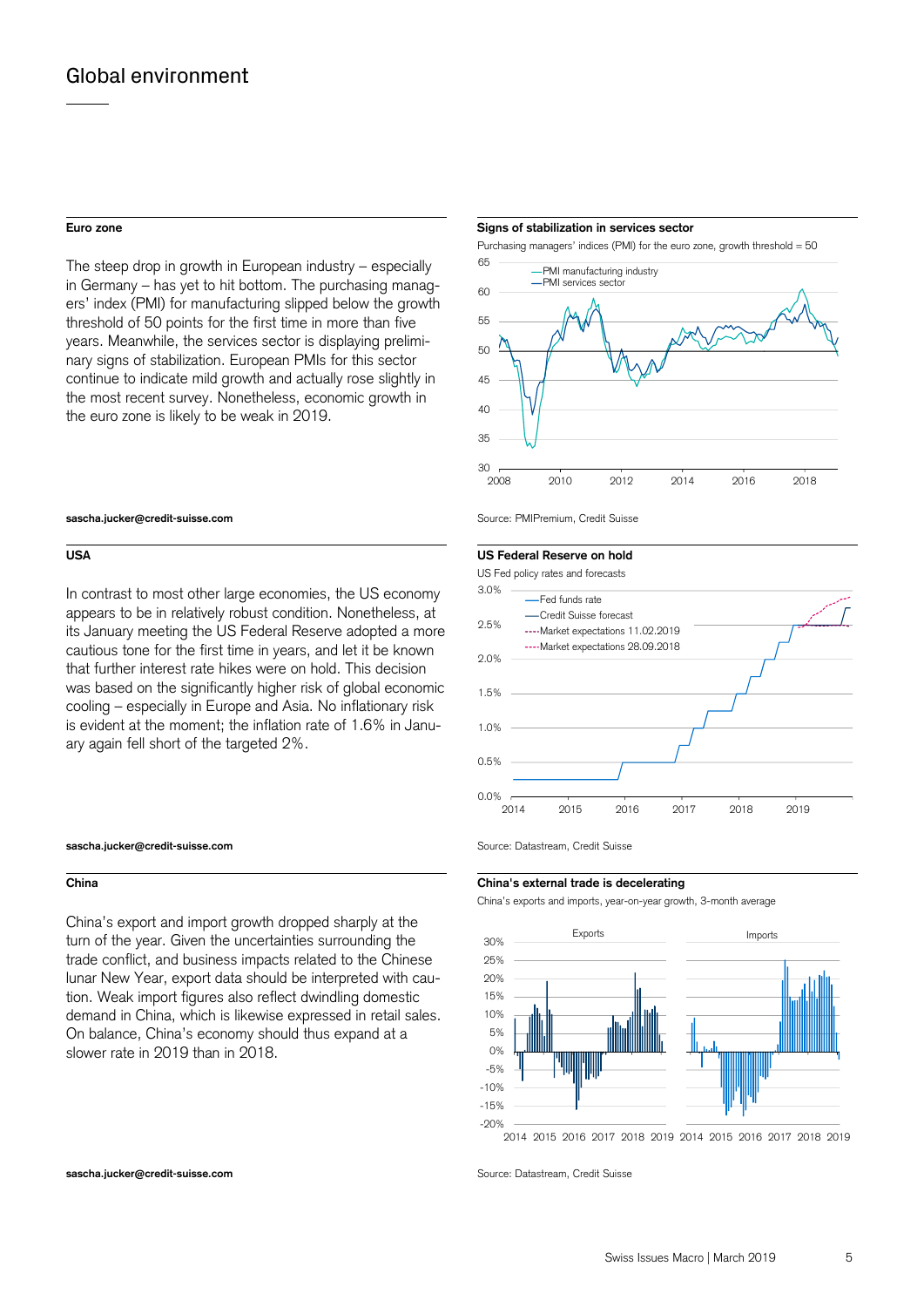# An era of strong growth is over in Switzerland too

**As global economic momentum decelerates, the era of strong growth for the Swiss export economy is also drawing to a close. Thanks to relatively solid domestic consumption, the Swiss economy should nonetheless expand by 1.5% in 2019.** 

The Swiss economy grew by 2.5% in 2018. This is the strongest rate in eight years, even inching above the high in 2014 (+2.4%), just before the Swiss National Bank (SNB) scrapped the minimum EUR/CHF exchange rate. However, there was a marked split last year, with an unusually dynamic first half followed by stagnation in the second half. This was firstly attributable to special effects such as licensing fees from international sporting events abroad and the summer heat wave. The subsequent slower pace was chiefly due to fading stimulus from abroad, although non-cyclical pharmaceutical exports managed to counteract the general export weakness somewhat (see chart).

The global growth deceleration is likely to weigh on the Swiss export industry for some time. Our export barometer, which measures economic conditions in foreign sales markets, recently plummeted and is now supported only by the USA (see chart below). The main culprit for the fall of the barometer is Europe, and the poor sentiment in China doesn't help. Accordingly, we expect export growth to weaken further in 2019. We forecast a rate of 2.5%, which would be the lowest figure since 2015. Modest export demand generally coincides with subdued investment activity, which is why we expect no further growth stimulus from investments in machinery and systems. As for construction investment, we forecast only a minimal pick-up in growth because the oversupply in the rental apartment market is still rising and order books are less well filled.

In contrast, the healthy labor market and correspondingly upbeat consumer sentiment, as well as a return to slightly increasing immigration, all underpin consumer demand. However, the 1.4% increase we forecast in consumption (2018: 1.0%) is not sufficient to offset declining momentum in the export industry, which is why Swiss economic growth on the whole will likely be lower this year than it was in 2018. We are therefore trimming our estimate for real GDP growth in 2019 from 1.7% to 1.5%.

**claude.maurer@credit-suisse.com** 



Pharma exports keep average growth high **CONLY SEA CONLY SEA CONCIDENT** Only the USA bolsters the export barometer



Source: Federal Customs Administration, Credit Suisse Source: PMIPremium, Swiss Federal Customs Administration, Credit Suisse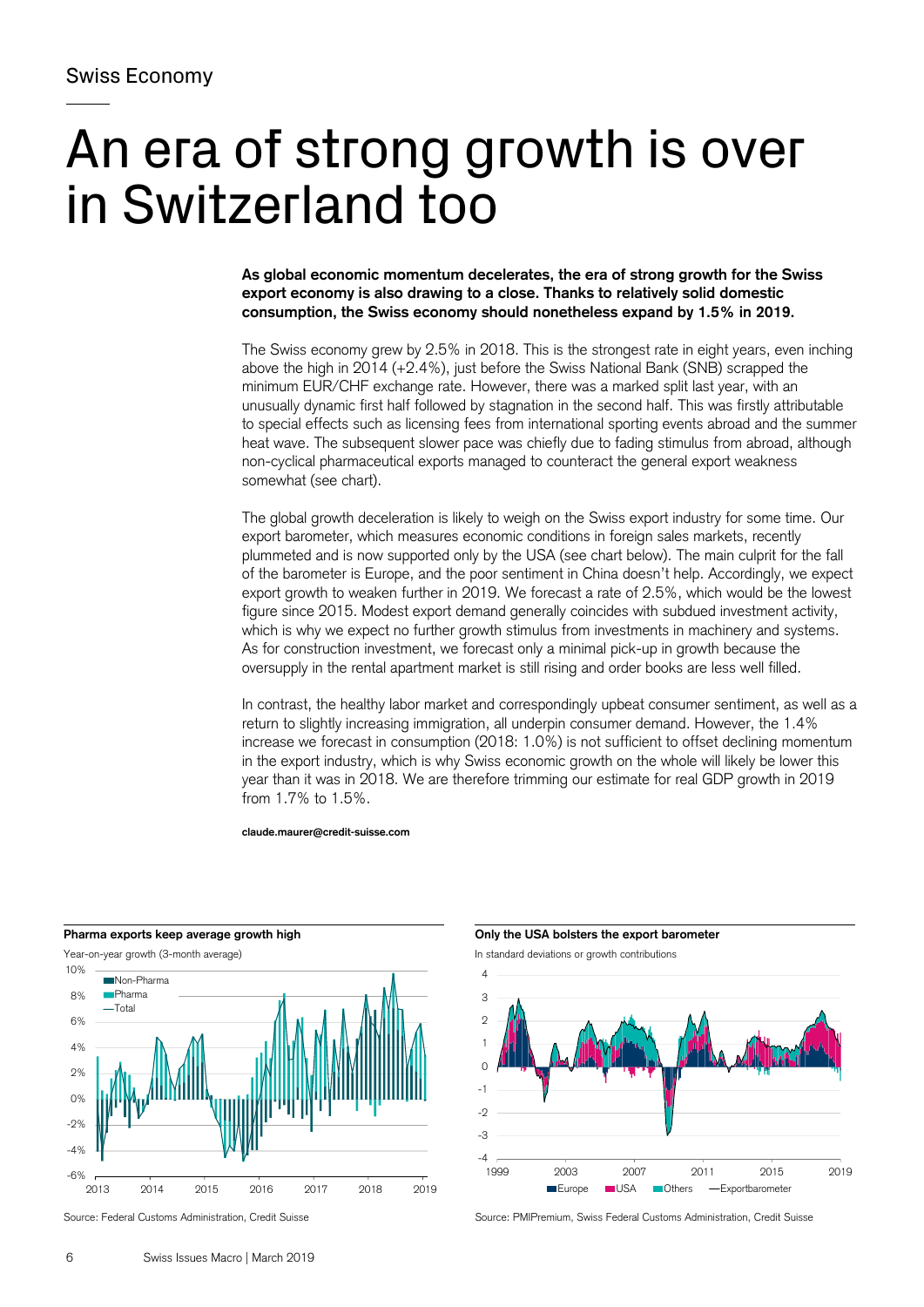Inflation in Switzerland has been negative for several months, which is partly attributable to oil prices being lower than they were a year earlier. But even aside from this factor, this is hardly any inflationary pressure. Only around 15% of the components of the national index of consumer prices are currently more than 2% higher than they were a year earlier. Against this backdrop, we are slightly lowering our inflation forecast for 2019 to 0.5% (previously 0.7%). We are leaving our 2020 estimate unchanged at 0.5%.

### **Inflation Virtually nothing in Switzerland is actually more expensive**

Year-on-year change in %



### **maxime.botteron@credit-suisse.com** Source: Datastream, Credit Suisse

The Swiss labor market remains in good shape. Although employment growth slowed slightly further in the fourth quarter of 2018, there was a solid rise of 1.8% for the year as a whole (2017: 0.6%). Employment in industry was particularly vibrant, increasing by 1.7%, a figure not exceeded since 2008. Leading indicators such as the Purchasing Managers Index (PMI) suggest that jobs will continue to be created in industry, albeit at a slower pace. We expect overall employment to rise 1.2% in 2019.

### **emilie.gachet@credit-suisse.com** Source: SFSO, procure.ch, Credit Suisse

A strong economy in 2018 put an end to the decline in immigration to Switzerland that has been observed since 2014. Including the migration of Swiss citizens, net immigration should be around 50,000 persons in 2018, roughly in line with the previous year's figure. This year, employment is likely to increase more strongly in Switzerland than in the euro zone. An increase in the allowed contingents for non-EU countries, and the expiration of the safeguard clause restricting immigration from Bulgaria and Romania, lend additional stimulus. We therefore expect net immigration to rise to around 55,000 persons.

### **Labor market Labor market Community Community Community Community Community Dynamic employment growth in industry**



### **Immigration** Migration **Migration Migration Migration Migration Migration**

 Net immigration of resident population (Swiss and foreigners, excluding registry corrections); 2018: extrapolation; 2019: forecast



**sara.carnazzi@credit-suisse.com** Source: State Secretariat for Migration, OECD, Credit Suisse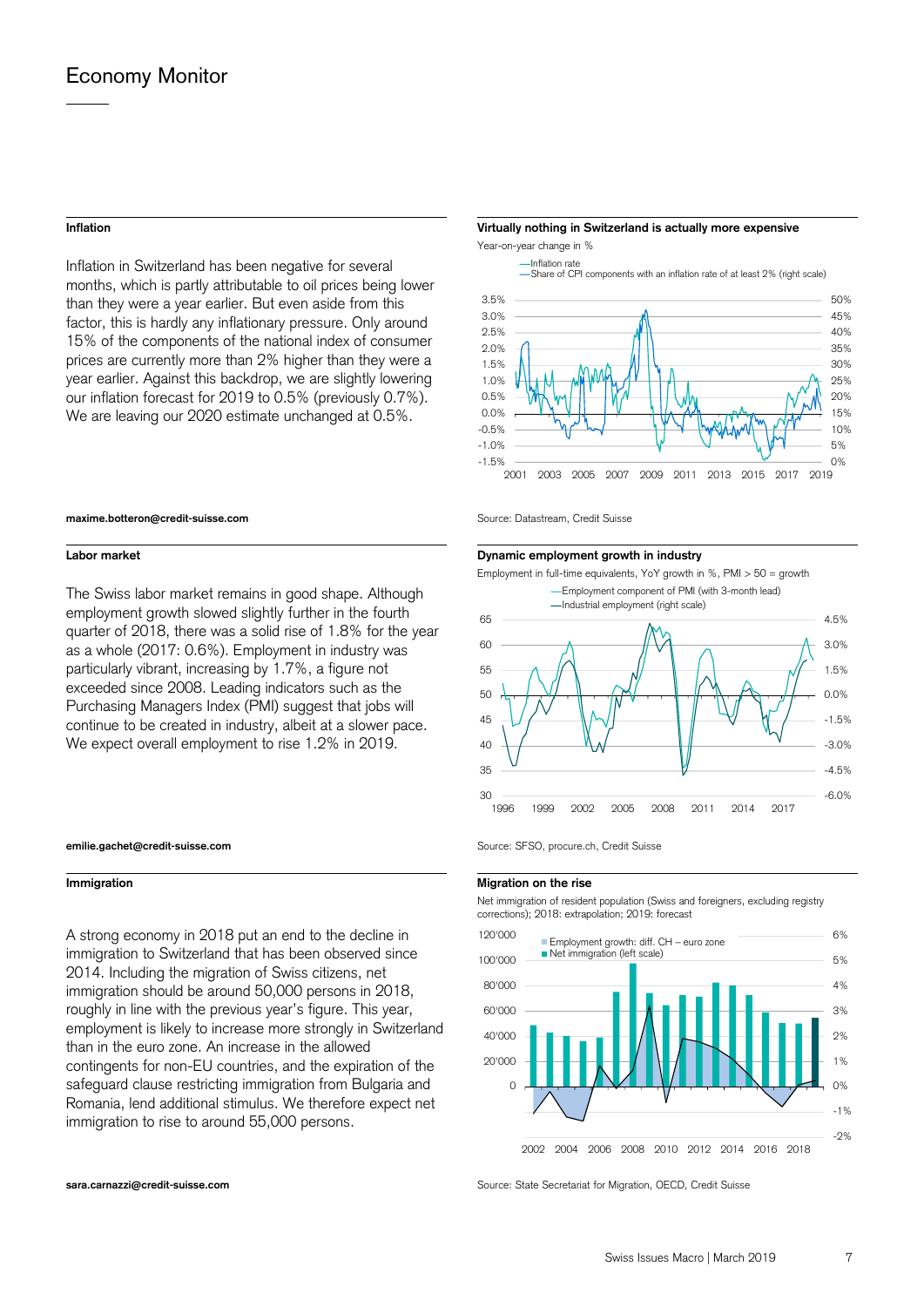The strong export growth in the chemical industry came to an abrupt halt in the fourth quarter of 2018. A major factor here was the extremely low water level of the Rhine river, which disrupted goods transportation. Aside from this extraordinary effect, weaker industrial demand in Europe may depress the pace of export growth in future, especially in the cyclical chemical sector, or even temporarily reverse the trend to shrinking exports. Pharmaceutical exports are likely to continue rising, since they have little dependence on European industry.

### Engineering, electrical and metal industry (MEM) **Drop in exports overstated by special effects**

Exports in the MEM industry fell back sharply due to weak demand at the turn of the year from the German automobile industry. Among other things, a new inspection procedure for automobiles in the German auto industry led to production stoppages. Moreover, demand for German cars faltered in China. The extent of the decline appears somewhat overstated due to these special effects. However, weak global industrial output will probably further depress export growth in Swiss MEM products over the course of the year.

Export growth in the watch industry had run out of steam in the third quarter of 2018 and practically came to a standstill around the turn of the year. Demand from Hong Kong, China, and Europe was significantly weaker. This lull depressed sentiment in the Swiss watch industry, where business conditions in January 2019 were rated "good" much less often than was the case for overall Swiss industry. While we do not foresee a decline in watch exports in 2019, it will probably be some months before the key export markets mentioned above have recovered.

### **Chemical and pharmaceutical industry Growth deceleration in the chemical industry**

Exports of goods in CHF bn, moving 6-month average



**sascha.jucker@credit-suisse.com** Source: Federal Customs Administration, Credit Suisse

Exports: growth contribution by region, moving 3-month average



**sascha.jucker@credit-suisse.com** Source: Federal Customs Administration, Credit Suisse

### **Watch industry Growth stabilizing at a lower level**

Exports: growth contribution by region, moving 3-month average



**sascha.jucker@credit-suisse.com** Source: Federal Customs Administration, Credit Suisse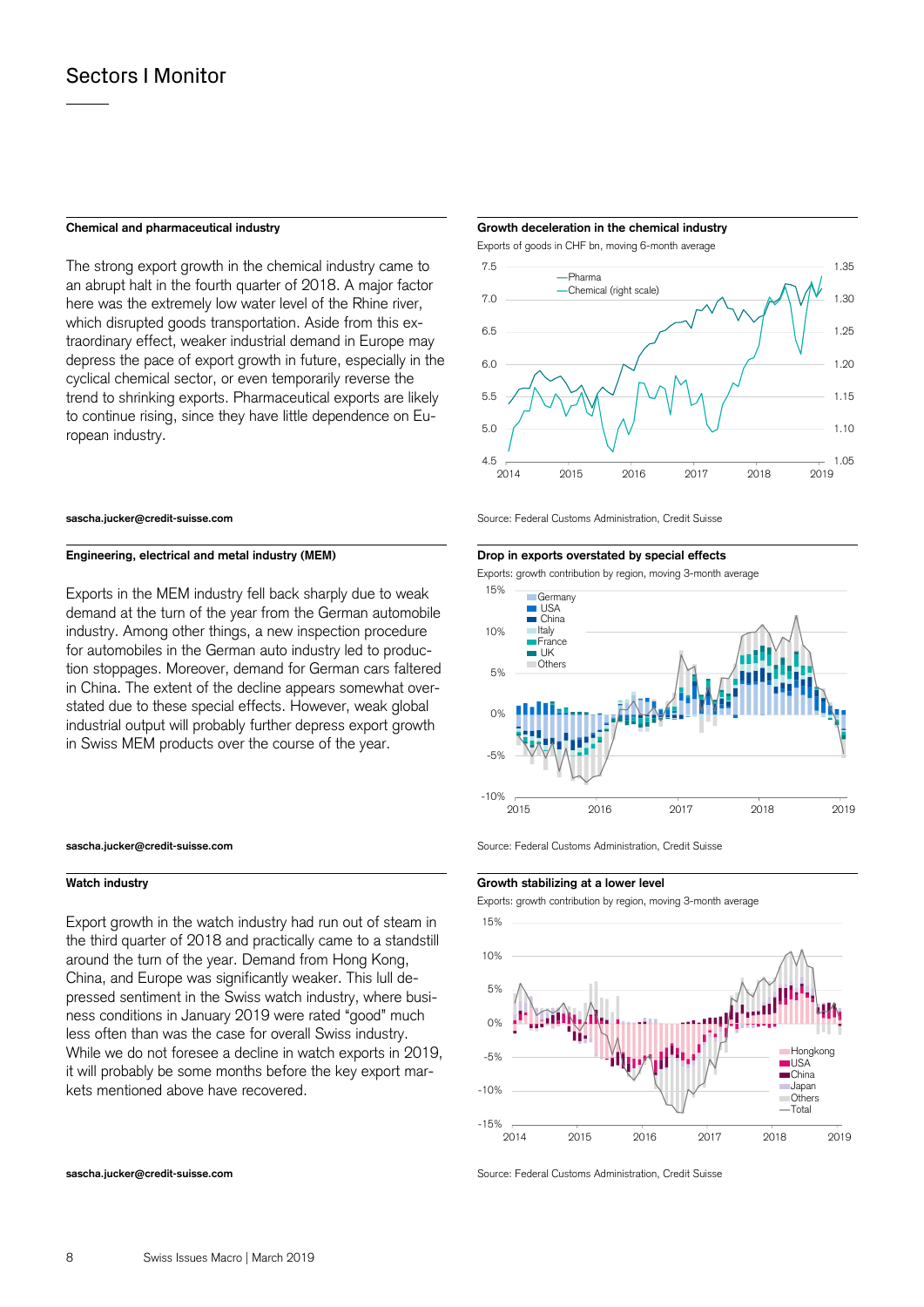Retail sales rose 1.0% in the fourth quarter of 2018 compared to the previous year's period, a rate somewhat stronger than in the preceding quarters. With the exception of apparel sales, all segments reported an increase in revenue – in some cases quite impressive. As a result, turnover was up 0.5% for the full year 2018. At the same time, the non-food segment contracted due to the increasing international competition from online vendors. For the current year, we expect sales growth to accelerate slightly given the robust labor maket and the mild pick-up in immigration.

### **sascha.jucker@credit-suisse.com** Source: GfK, Credit Suisse

The alpine destinations enjoyed a healthy start to the winter season. Mountain rail and cableways saw turnover increase by 3.4% from the beginning of the season to the end of January 2019, and hotel overnight stays in alpine regions were up 1.6%. The increase was less dependent on foreign guests than it was in 2017, when the franc depreciated significantly against the euro. The rise in demand from Swiss guests should remain intact thanks to the solid state of the labor market and the excellent weather and snow conditions during the February 2019 sport holidays.

### **sascha.jucker@credit-suisse.com** Source: SFSO, Credit Suisse

**Information technology (IT)** Sentiment cooling, but still good

Growth for IT service providers should persist this year, partly due to the ongoing digitalization trend. A majority of the IT service providers surveyed by the KOF economic research unit of the ETH Zurich assessed business conditions at the beginning of the year as "good" or at least "satisfactory", although the percentage was somewhat lower than it has been in earlier quarters. This can be attributed to both the ongoing shortage of specialist staff and the cooling global economy, which affects key customer sectors for the IT indiustry.

### **Retail trade** No growth acceleration so far **No growth acceleration so far**  No growth acceleration so far

Nominal retail sales, change compared to previous year's quarter



### **Tourism Steady overnight stays by Swiss guests**

Alpine regions: Overnight stays in hotels, spa resorts, and youth hostels; growth contribution by guest origin; moving 3-month average



 Business conditions; share of surveyed IT service providers, balance in percentage points; quarterly



**tiziana.hunziker.2@credit-suisse.com** Source: Economic research unit of the ETH Zurich (KOF), Credit Suisse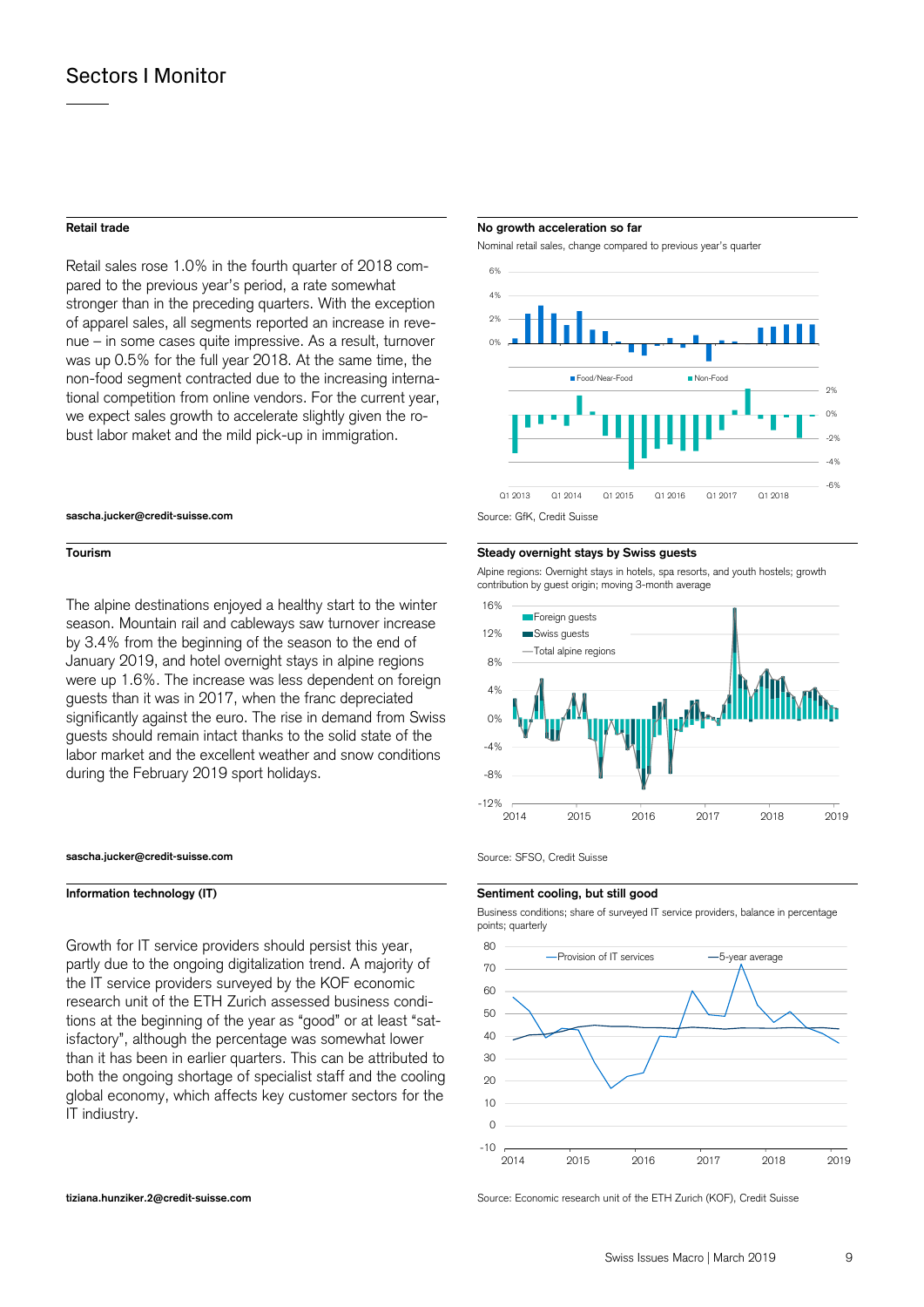# Effects of a growth slump in China on Switzerland would be primarily indirect

**The Swiss economy's exposure to China is greater than would appear at first glance. So it would be mistaken to expect the Swiss economy to be immune to a potential sharp slowdown in China's growth.** 

China's economy is decelerating. Beijing's days of reporting growth rates in excess of 10% are history. The International Monetary Fund currently estimates that China's economy will expand by only around 6% p.a. over the next three years, and our forecast is along the same lines. However, more pessimistic voices foresee an even sharper growth slump, and the trade spat between the USA and China, in particular, harbors potential for significant economic setbacks. Given the unfavorable demographic trends and staggering debt in China, a "Japan scenario" cannot be ruled out in the medium term: after decades of booming economic growth in Japan, an aging population and high debt levels set off a lengthy slump at the beginning of the 1990s. But what would be the consequences of a collapse in Chinese growth for the Swiss economy? **The world's secondlargest economy is losing momentum** 

At first glance, Switzerland's export economy appears to have little exposure to China. However, thanks to its enormous growth over the last few decades, China has become the world's secondlargest economy, overtaking the euro zone, Switzerland's biggest trade partner (see chart). Nonetheless, only some 5% of Swiss export goods were destined for China in 2018. This corresponds to a trading volume of around CHF 12 million. If the Hong Kong Special Administrative Region is included, the figure rises to nearly 8%. While this makes China the fifth-largest sales market for the Swiss export industry, the distance to leader Germany is still vast. Exports to Bavaria and Baden-Württemberg alone, the two German states bordering Switzerland, are nearly double Swiss exports to China, and the export volume to Germany as a whole is nearly four times more. **Relatively few exports to China** 





Source: International Monetary Fund, Credit Suisse Source: Federal Customs Administration, Credit Suisse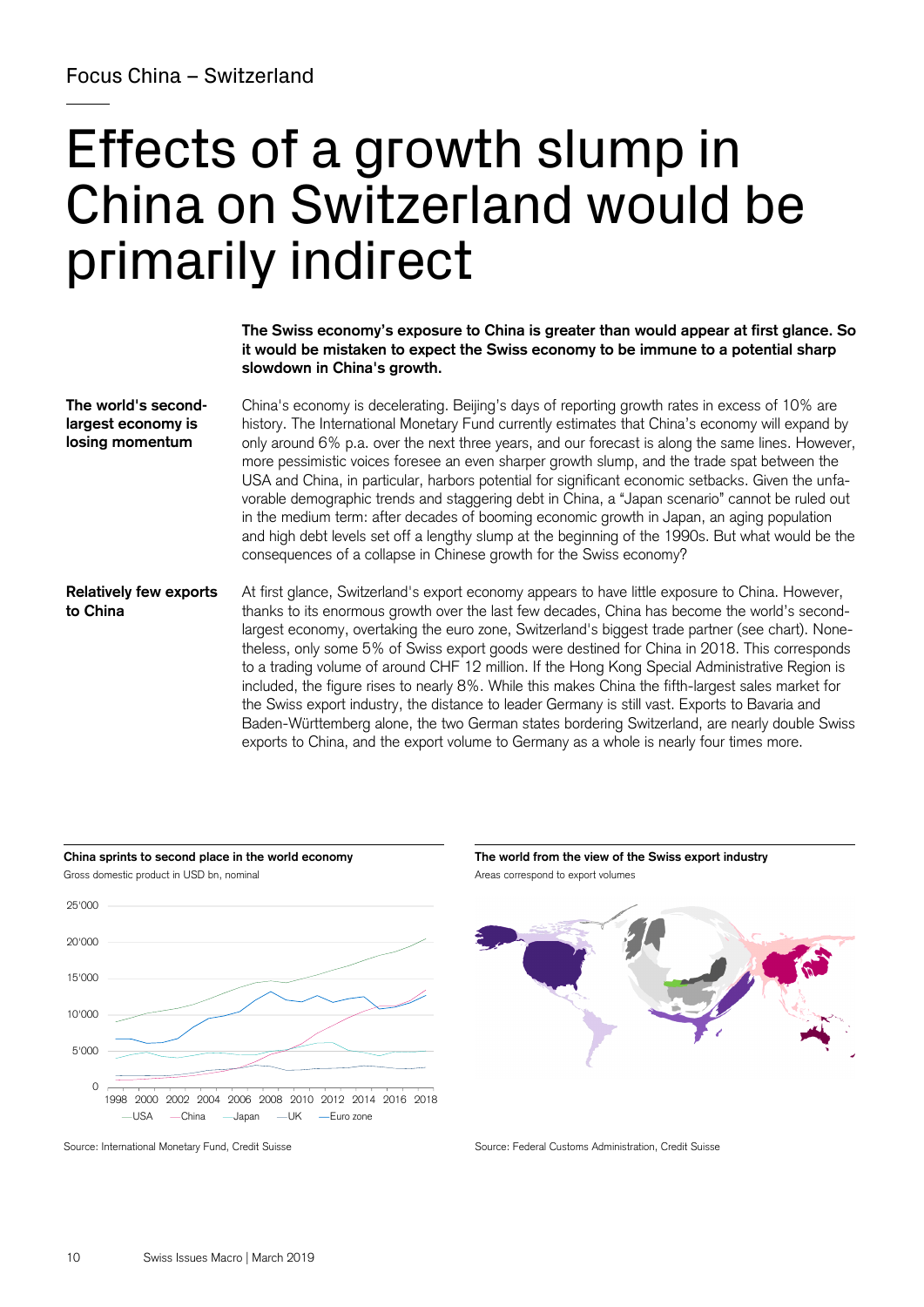| <b>Export elasticity</b><br>Switzerland-China is<br>insignificant  | This type of static observation is too limited in scope to quantify the effects of another, more se-<br>vere growth slump in China on the Swiss export industry. To this end, export elasticity is a better<br>tool. This indicates by how many percentage points export growth would increase or decrease if<br>China's gross domestic product (GDP) were to change by 1 percentage point (at constant ex-<br>change rates). The chart below left shows that export elasticity between Switzerland and China is<br>not statistically significant - in contrast to the elasticity between China and all other countries re-<br>viewed, with the exception of the UK. Consequently, exporters in the USA, Germany, Italy, and<br>Japan would be much harder hit by a recession in China than Switzerland would be.                                                                                                                                                                                                                                                                                                                                                                                                                                                                                                               |
|--------------------------------------------------------------------|---------------------------------------------------------------------------------------------------------------------------------------------------------------------------------------------------------------------------------------------------------------------------------------------------------------------------------------------------------------------------------------------------------------------------------------------------------------------------------------------------------------------------------------------------------------------------------------------------------------------------------------------------------------------------------------------------------------------------------------------------------------------------------------------------------------------------------------------------------------------------------------------------------------------------------------------------------------------------------------------------------------------------------------------------------------------------------------------------------------------------------------------------------------------------------------------------------------------------------------------------------------------------------------------------------------------------------|
| but there are big<br>differences<br>depending on the<br>sector     | The Swiss average smoothes over major differences among the sectors. As is evident in the chart<br>below right, in the past only exports from the chemical and pharmaceutical industries, and from<br>the medical technology sector, trended independently of economic conditions in China, which is<br>why their export elasticity is minor and insignificant, respectively. Since these three sectors ac-<br>count for nearly half of all goods exports to China, Swiss exports as a whole react very slowly to<br>economic volatility in China. All other industries that we examined are, in contrast, very closely tied<br>to business in the Middle Kingdom - especially the food and beverage sector. Over the observa-<br>tion period, a 1 percentage point decline in China's economic growth would translate into 2.6<br>percentage points less export growth to China for Swiss food manufacturers. The watch industry<br>and the mechanical engineering sector - two heavyweights in exports to China - also display a<br>measurable sensitivity. Moreover, China is already the main sales market for certain Swiss pro-<br>ducers. For example, China is the destination for one third of global export volumes by Swiss<br>producers of infant formula, and one fourth of structural ceramics and sanitary ware. |
| <b>Chinese buy Swiss</b><br>watches on their<br>travels            | China's significance for the Swiss economy cannot be fully grasped solely from direct trade statis-<br>tics and their derived elasticity. Consider the watch industry. In terms of value, not even one in ten<br>exported watches ends up in China. However, Chinese travelers often purchase Swiss watches<br>abroad, particularly in Hong Kong, the Swiss export market with the highest volumes. And Chi-<br>nese tourists may also buy Swiss watches in Switzerland or other European countries (see box on<br>trade in services, page 13). As a result, watch sales react sensitively to events that affect the<br>behavior of Chinese tourists, such as the terrorist attacks in France or unrest in Hong Kong. Ac-<br>cordingly, as a result of the recent growth deceleration in China, exports of Swiss watches weak-<br>ened not only to China itself, but also to Hong Kong and Europe (see Sector Monitor, page 8).                                                                                                                                                                                                                                                                                                                                                                                                 |
| When growth engine<br>China sputters, the<br>global economy stalls | In order to more fully quantify China's significance for the Swiss economy, we must also consider<br>its role as a key growth engine for the entire global economy. Around one fourth of global eco-<br>nomic growth over the last 20 years can be attributed to expansion in China, and China is now an<br>integral part of world trade. According to figures from investment bank JPMorgan, China was the<br>largest sales market for nearly 16% of countries around the world in 2017 - the figure was just<br>3% in 2000.                                                                                                                                                                                                                                                                                                                                                                                                                                                                                                                                                                                                                                                                                                                                                                                                   |

Swiss export sales barely react to GDP growth in China... **........** ... but this does not apply to most industrial sectors Colors = GDP export elasticity (2000 – 2018); width = goods export sales 2018 GDP export elasticity between Switzerland and China by sector (1999 – 2018)



Source: Datastream, Swiss Federal Customs Administration, Credit Suisse Source: Datastream, Swiss Federal Customs Administration, Credit Suisse

|             |                         |                  | China      |
|-------------|-------------------------|------------------|------------|
|             |                         | Export weighting | Elasticity |
|             | Food and beverages      | 4%               | 2.6        |
|             | <b>M</b> etals          | 4%               | 2.3        |
|             | Watches                 | 9%               | 2.2        |
| Switzerland | Electrical engineering  | 4%               | 2.2        |
|             | Precision instruments   | 2%               | 1.8        |
|             | Plastics                | 2%               | 1.5        |
|             | M echanical engineering | 10%              | 1.5        |
|             | <b>Pharmaceuticals</b>  | 37%              |            |
|             | Chemicals               | 7%               |            |
|             | Medical technology      | 5%               |            |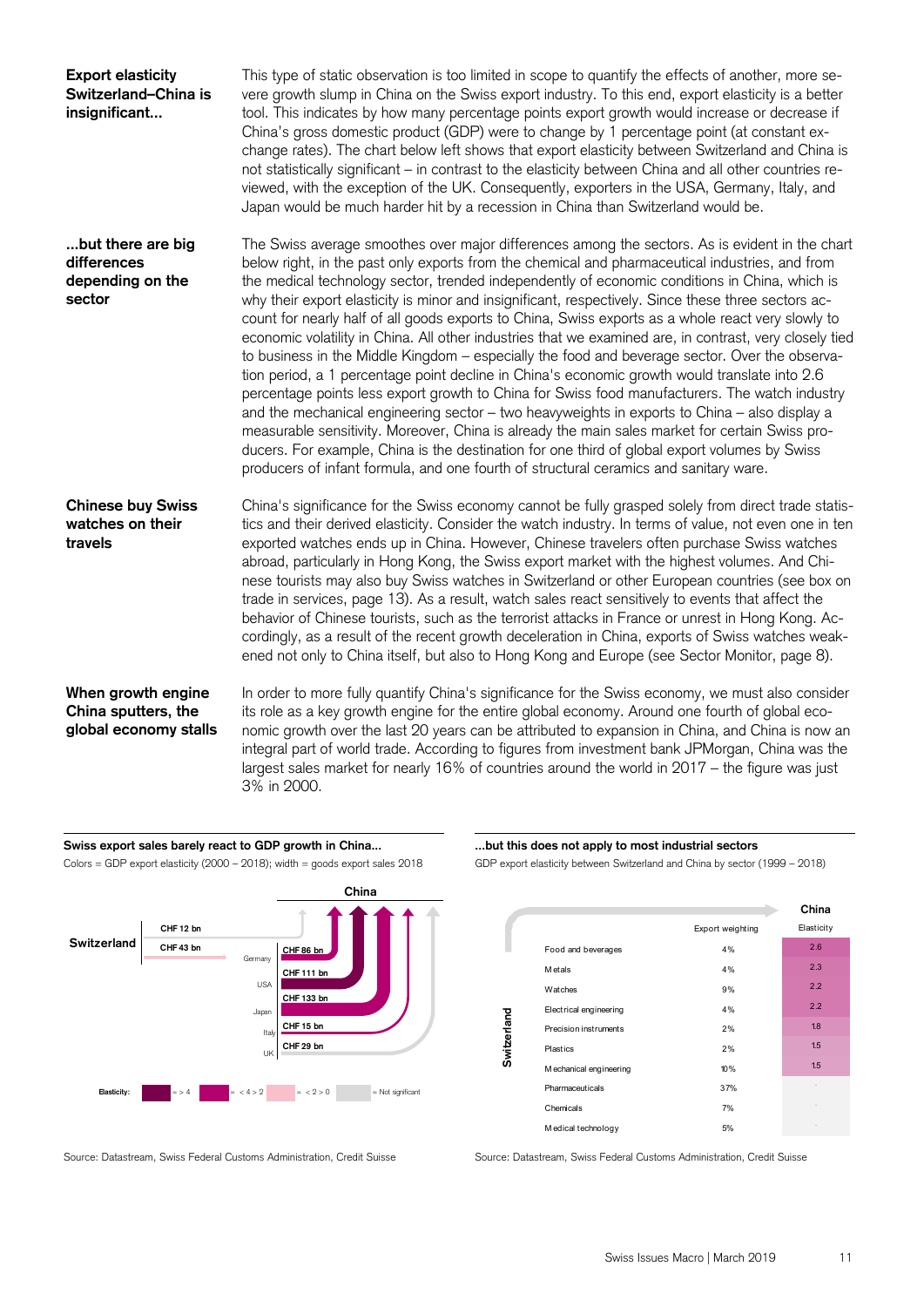The steep drop in Chinese imports in 2018 left clear traces in the global economy. The Chinese government intends to transform the economy from an investment- and export-driven to a consumption-driven model; this means that the global economy's sensitivity to fluctuations in China's domestic market will tend to increase, since the share of imports in China's GDP would increase from the very low 18% posted in 2017 (Switzerland: 54%).

In the past decades, China's primarily image has been that of export champion. China was the largest supplier to 27% of countries in 2017 – the figure was just 2.3% in 2000. China is also a comparatively large source of imports into Switzerland. Each year, Switzerland imports Chinese goods for a value of CHF 13 billion, which represents around 7% of all imports. More is imported only from three neighboring countries – Germany, Italy, and France – and here too Germany's share is disproportionate (28%). Another impressive fact is that two thirds of all smart phones sold in Switzerland and one in four articles of clothing are made in China. Precisely in the case of complex electronic products, exports and imports are closely linked thanks to globally integrated production chains. Hence it is not particularly meaningful to observe the effects of changes on the export and import sides separately. An analysis of shocks that affect the overall economy is more helpful. Model calculations by the European Central Bank, for example, suggest that if China's GDP growth were to decline by a total of 3.3 percentage points over three years, it could lower GDP growth in the euro zone by up to 1.1 percentage points. Although the complexity of trading streams means that such simulations must be interpreted cautiously, one can nonetheless assume that the figure for Switzerland could be of a similar size. **Two thirds of all smart phones are made in China** 

Another approach is to identify the indirect and complex effects of a sharp growth slowdown in China on Swiss GDP by means of the World Input–Output Database (WIOD). Statistics on trade from a value creation viewpoint take into account the fact that a production process can extend across several countries. Swiss industrial exports to China comprise on average 29% foreign, i.e. imported, added value. Only in Swiss exports to the USA, Japan, Spain, and the UK is the share of foreign added value even higher (see chart). While the high values for these countries are primarily due to the major share of foreign added value in pharmaceutical exports (Switzerland is a global distributor for pharmaceutical products), exports to China include a great deal of foreign added value in nearly all product categories. This means, on the one hand, that a change in export sales to China, all other things being equal, would have less influence on Swiss GDP growth than a change in trading revenue with neighboring countries. On the other hand, it is evident that Switzerland exports mainly finished products to China, and these tend to contain elements that were manufactured abroad. Indeed, in trade with China, Swiss industry reports an above-average 40% share of value creation from the sale of finished products and practically none from the delivery of goods that Chinese companies use for their own exports (see chart). The high percentage of finished products in turn increases the significance of Chinese end-demand for Swiss exporters and GDP growth. **Trade from a value creation viewpoint: China buys mostly finished products** 



Source: World Input-Output Database, Credit Suisse Source: World Input-Output Database, Credit Suisse

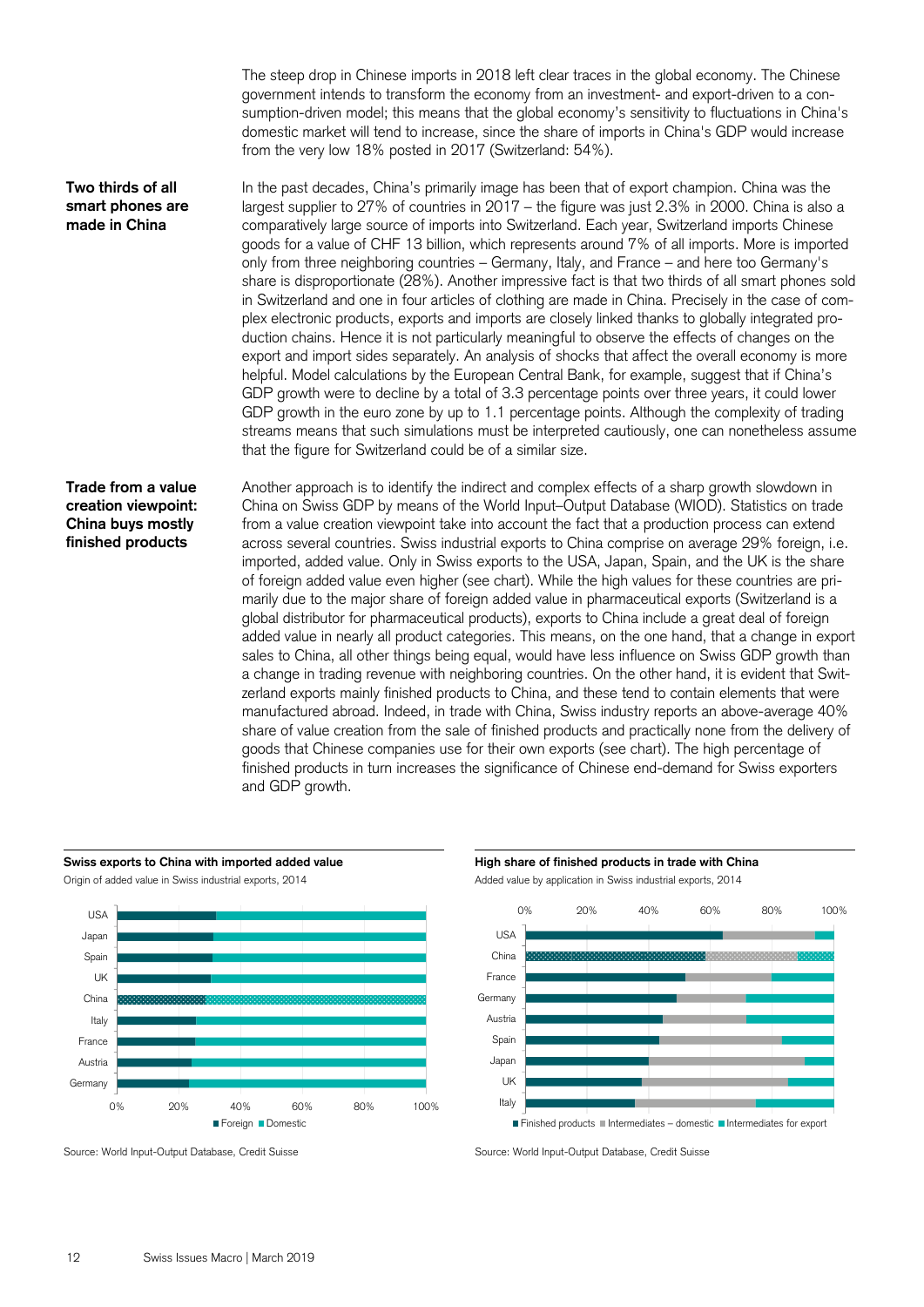### **Swiss exports to Germany also shaped by China**

China's indirect impact on the Swiss export economy can be illustrated by the example of Germany. As mentioned previously, economic momentum in Germany, Switzerland's main export market, is affected by that in China – the corresponding export elasticity is positive and significant. At the same time, Swiss exports to Germany – with the exception of pharmaceutical exports – are highly sensitive to changes experienced by our northern neighbor. So it stands to reason that Swiss exports to Germany are affected to some extent by developments in China. In fact, around 20% of value adding Swiss exports to Germany are exported again, to destinations that include China. One prominent example of Swiss companies supplying a globally-oriented German manufacturing sector is the automotive industry. A study by the Swiss Center of Automotive Research (swiss Car) of Zurich University found that sales by Swiss automotive suppliers totaled around CHF 12.3 billion in 2018. Since most of this output is probably exported, it likely accounts for around 5% of all Swiss exports. Stocks of Swiss companies that are active in the automotive sector are among those whose share price development tends to align somewhat with China's economy and stock market. Evidently, the stock markets reflect a certain exposure of the Swiss economy to China, although the share of direct exports is small and Swiss companies invest relatively little in China. The level of Swiss direct investment (FDI) in China is just CHF 22 billion or 2% of all FDI – quite modest. Then there are issues such as inadequate patent protection and general legal recourse, geographical distance, and cultural differences. In the long term, however, integration is bound to increase simply because of the enormous size of the Chinese market.

**Cause of a growth slowdown would be decisive** 

We conclude that the Swiss economy is probably more exposed to China than would appear at first glance. It is therefore mistaken to believe that the Swiss economy would be immune to a potential sharp slowdown in China's growth. In light of the above analysis, however, it is important to differentiate between two scenarios. If China's economy were to decelerate due to Chinaspecific factors (debt, demographics, domestic politics – the "Japan scenario"), its impact on Switzerland would be limited. The sectors that engage in direct trade with China and whose demand is cyclically sensitive would suffer most – mainly the engineering, electrical, and metal industry, as well as the watch business and automotive suppliers that focus on Germany. If, on the other hand, the triggers of the deceleration were of a geopolitical nature, such as an escalation of trade conflict, this would have more serious, and significantly broader, consequences for Switzerland. Even economic sectors that do not deal directly with China would likely see a drop in demand due to the global effects of the trade conflict – not least via setbacks on the global financial markets. Finally, the sensitivity of various Swiss sectors to China is likely to shift as a result of structural changes in China's economy. For example, even the otherwise cyclically insensitive pharmaceutical industry could feel the effects of a collapse in China's progress towards prosperity.

### **China's significance for service providers limited to tourism sectors**

According to the Swiss National Bank (SNB), just 2.7% of all revenues from services rendered abroad are generated in China – and of these, nearly one third from the unspecific category of "license fees". The SNB's statistics do not include tourism. Today, the Chinese are the fourth most important group of foreign guests for the Swiss hotel and catering industry. However, the needs of Chinese tourists are generally different from those of individual "western" tourists. Their budget for lodging, as well as the time they spend in Switzerland, generally tends to be more abbreviated. This is evident in the overnight lodging locations. Reasonably priced locations such as Erstfeld (UR) are enjoying a veritable explosion in overnight stays by Chinese guests. In 2010, only around 60 Chinese guests stayed in hotels in Erstfeld, but by 2016 the figure had climbed to 11,000. This is because the "Tour de Suisse" favored by Chinese tour groups, beginning in Zurich, Rome, or Paris, usually passes through Lucerne**.**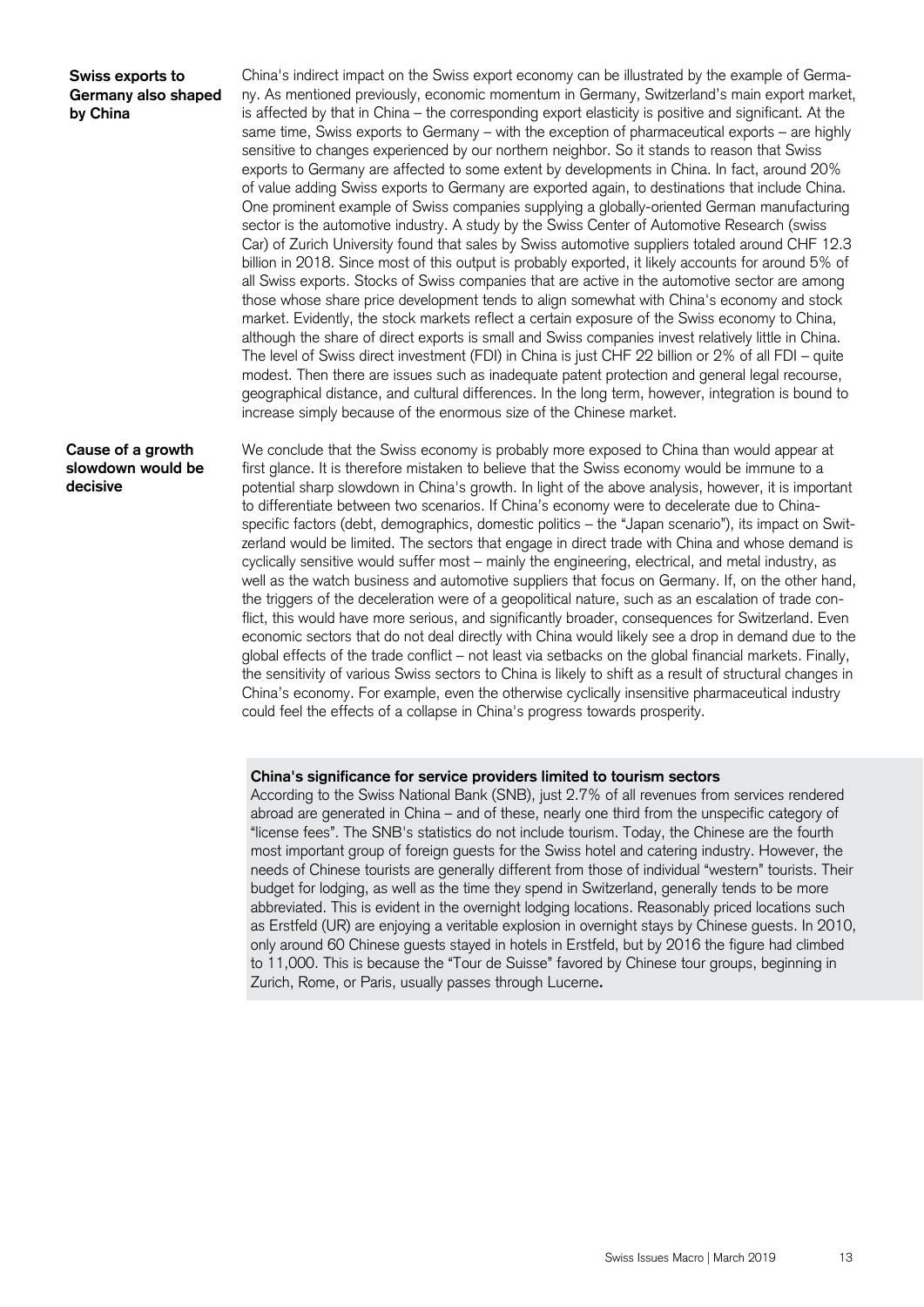# Rate hike not before 2020

**A subdued inflation outlook, weaker economic growth in the Eurozone and a still expensive CHF have led us to revise our expectation for the Swiss National Bank's (SNB) rate path. We now expect the first rate hike in 2020.** 

**The SNB is unlikely to raise its policy rate before June 2020** 

Inflation in Switzerland is likely to remain low over the course of the year, not least due to lower oil prices. Moreover, slower global growth has led to a shift in the rhetoric of the major central banks, particularly the US Federal Reserve (Fed), toward a more cautious tone. The European Central Bank (ECB) will also likely be patient before initiating a rate hike cycle. In such an environment, there is no leeway for the SNB to signal an imminent rate increase. Hence, our earlier forecast of an interest rate hike in September 2019 now seems quite unlikely. We have therefore revised our forecast and now expect the SNB to raise its policy rate by 0.25 percentage points in June 2020 and a second time in December 2020. However, a rapid resolution of the trade tensions between the USA and China as well as an agreement between the EU and the UK on Brexit could weaken the CHF and prompt us to shift our forecast toward an earlier interest rate hike. On the other hand, persistently weak economic growth, in particular in the Eurozone, could push any rate increase beyond 2020. The latter scenario, implying a negative policy rate for several more years, seems to be partially priced in by financial markets, as indicated by negative yields on long-term Swiss government bonds.

**Sales of foreign currency reserves do not have priority** 

Meanwhile, the SNB has not intervened in the foreign exchange market since the summer of 2017, in our assessment. Yet, even if the SNB were to raise its policy rate as we expect, any reduction of the foreign exchange reserves through active sales of assets, and hence of the SNB balance sheet, is unlikely to come on the table anytime soon, in our view. We believe that the priority of the SNB will be to raise the policy rate to zero or into positive territory, before contemplating a reduction of its balance sheet.

**maxime.botteron@credit-suisse.com** 





Source: Bloomberg, Credit Suisse Source: Datastream, SNB, Credit Suisse Source: Datastream, SNB, Credit Suisse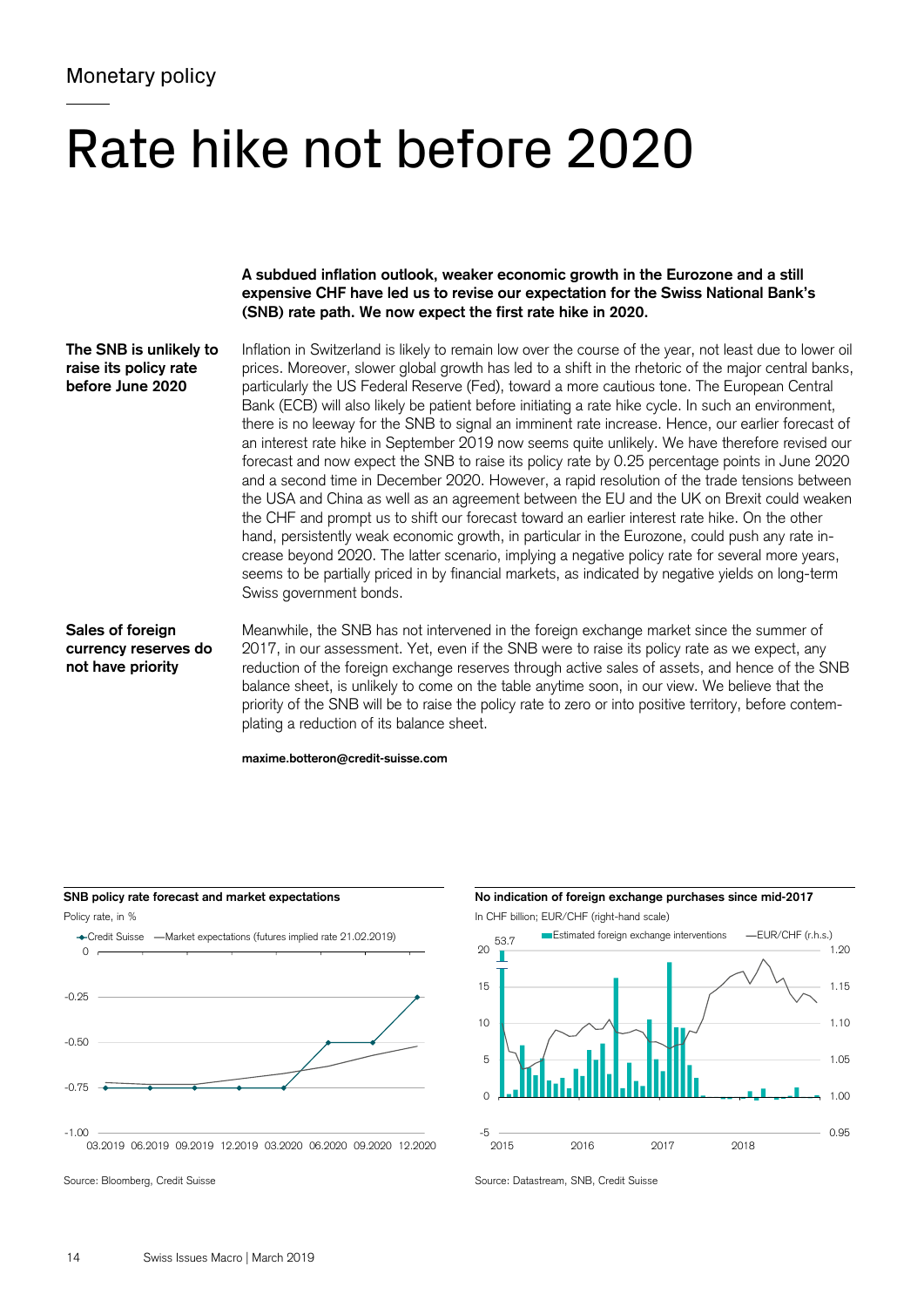### **Foreign currency reserves** Stable EUR allocation **Stable EUR** allocation

At the end of December 2018, the currency allocation was broadly unchanged in comparison to a year earlier: 40% of the foreign currency assets were allocated in EUR (43% in December 2017) and 34.4% in USD (34%). The rest were held in JPY (9.1%), GBP (6.9%), CAD (2.7%) and other undisclosed currencies (6.8%). Regarding the asset allocation, the equity allocation fell to 19% from 21% a year earlier, probably due to the drop in global equity prices in Q4 2018. The SNB held the equivalent of CHF 32.8 billion of its foreign currency reserves in cash, making up 4.5% of the total asset allocation. The remainder was allocated to bonds.

### **maxime.botteron@credit-suisse.com Source: SNB, Credit Suisse** Suite of Suite Suite of Suite Suisse

### **Credit to non-financial corporations Credit to non-financial corporations Solid credit growth**

Credit to non-financial corporations rose rapidly for most of 2018. The sector that contributed the most to this growth is the trade sector, which includes commodity traders. The latter are probably the main driver of credit growth for nonfinancials, given the very large turnover generated by their business model. Credit growth in manufacturing increased solidly last year, in tandem with economic activity in this sector, as reflected by business survey. However, as activity slowed at the turn of the year, credit demand from this sector will also likely weaken.

### **maxime.botteron@credit-suisse.com** Source: SNB, Credit Suisse

Swiss residents have failed to contribute to the "recycling" of Switzerland's current account surplus. With the exception of a few quarters, notably Q1 2015 when the CHF appreciated substantially following the removal of the exchange rate floor against the EUR by the SNB, thus making foreign assets particularly cheap, purchases of foreign equities, bonds, and fund shares by residents have been muted. On the other hand, non-resident investors have been net sellers of Swiss securities, in particular of Swiss equities, which has led to capital outflows.

 SNB foreign currency reserves, in CHF billion  $\blacksquare$  USD  $\blacksquare$  EUR  $\blacksquare$  JPY  $\blacksquare$  GBP  $\blacksquare$  CAD  $\blacksquare$  Others



Credit growth to non-financial corporations, in % YoY (excl. mortgage credit)



### **Cross-border capital flows Foreign investors have sold Swiss equities**

Cumulated portfolio investment outflows since Q1 2011, in CHF billion

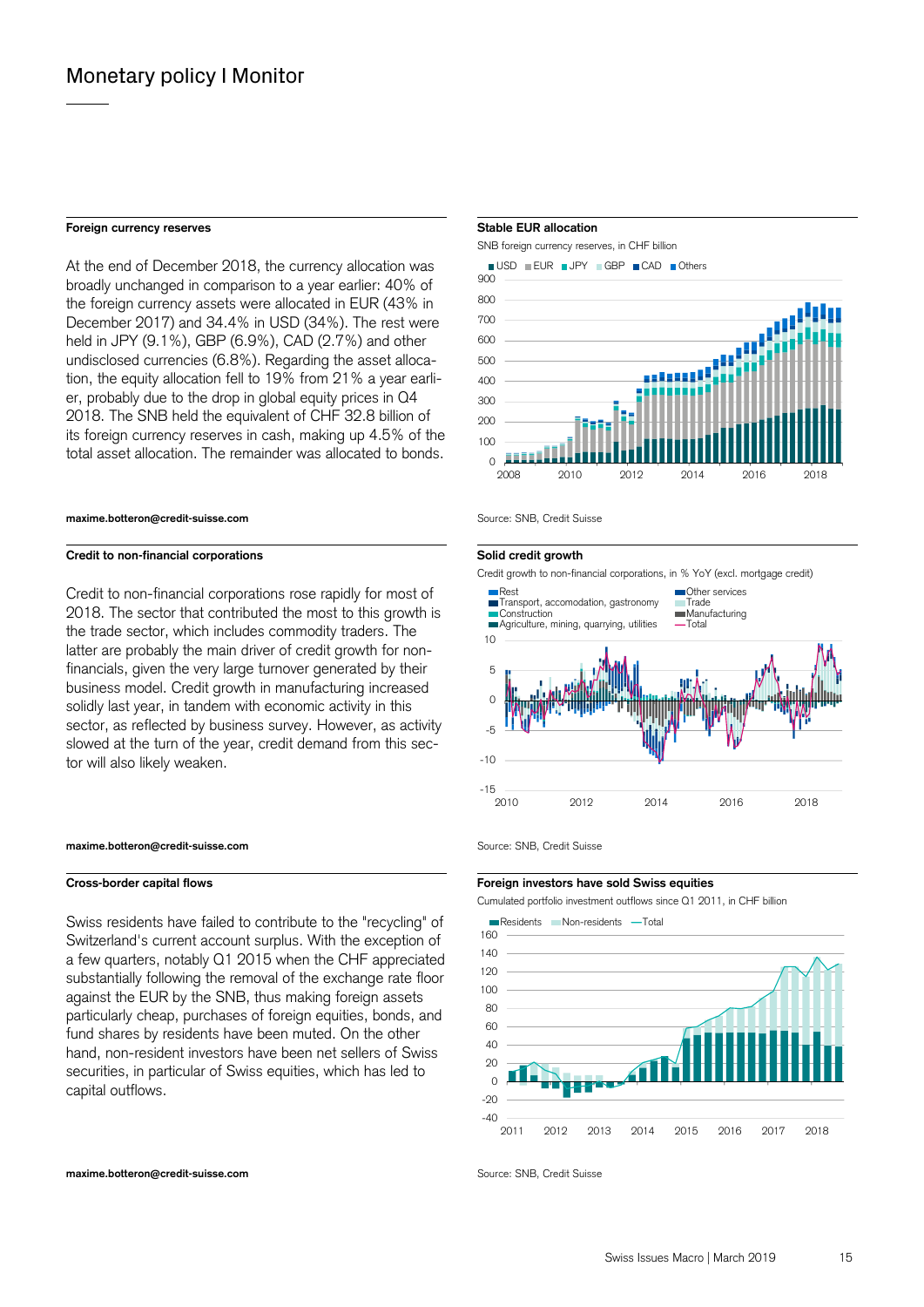In light of the record-high supply rate (5.3%) and vacancy rate (2.5%), a correction in prices on the market for rental apartments is inevitable. The same is suggested by advertised rents, which have been signaling decreasing market rents for two to three years already. Neither index has registered an acceleration in the price decline lately. However, there is a significant difference in the extent of the price erosion, depending on the index (last data point Wüest Partner index: –2.1% year-on-year; Homegate index –0.3%). With some delay, the rental agreements concluded since the second quarter of 2018 have also displayed a falling tendency (–0.2%).

### **fabian.waltert@credit-suisse.com** Source: Wüest Partner, Homegate, SFSO

### **Owner-occupied housing the segments of the segments of the segments of the segments of the segments of the segments**

As we expected, price growth settled somewhat over the course of the year and is now largely homogeneous in the various price segments. Over the last 12 months, prices for mid-range condominiums rose by 1.7%, while prices for single-family dwellings rose by 3.4%. With the exception of the alpine areas and Canton Ticino, prices for owneroccupied housing rose in nearly all regions of Switzerland. Given the dwindling economic stimulus, we expect price momentum to decline slightly in 2019, with price increases of no more than 2% on average. Prices for single-family dwellings will probably rise more markedly than those for condominiums.

### **thomas.rieder@credit-suisse.com** Source: Wüest Partner

The acceleration in economic growth boosted employment in 2018 and stimulated demand for office space, which had long been stagnant. One thing all major centers have in common is that the recovery spreads outward from the central districts. There, the amount of office space advertised for lease has declined by around one fifth. In Geneva and Zurich, the recovery has spread to include the middle business district. Nonetheless, overall supply rates have increased further, because the outer business districts – except for Lausanne's – display little evidence of a recovery yet. For a widespread recovery, the future trends in demand and employment growth will be decisive.

### **alexander.lohse@credit-suisse.com**

### **Rental apartments Contractual rents falling since early 2018**

Rental price indexes in comparison, annual growth rates





### **Office property Supply of office space decreasing in central business districts Supply of office space decreasing in central business districts**

 Total office space advertised for lease\* each quarter (inventory and new buildings), in  $m<sup>2</sup>$ 



Source: Meta-Sys AG, Credit Suisse \*space advertised on the internet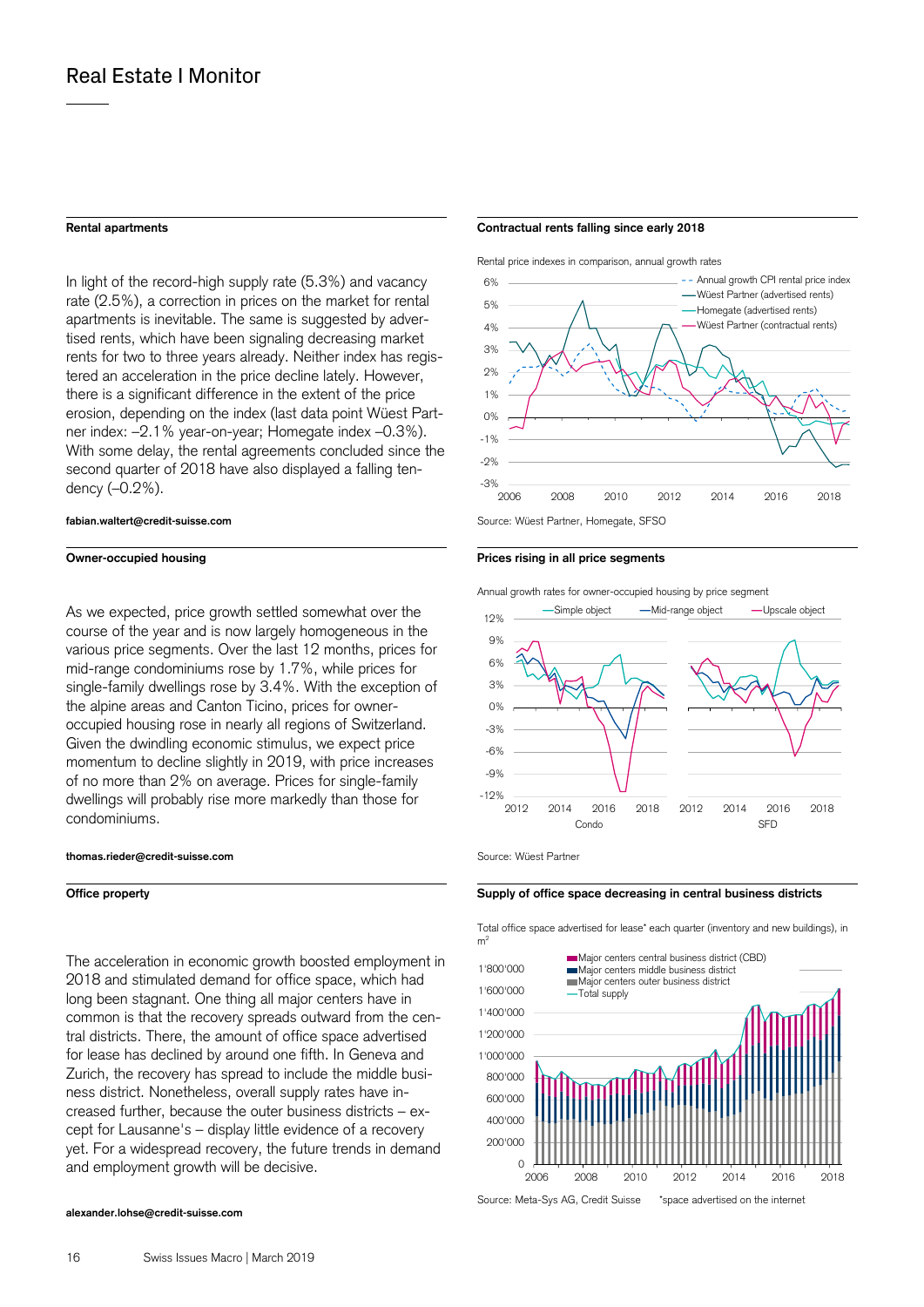### Purchasing Managers' Index (PMI) **Industrial Activity Industrial Activity**

Purchasing managers stand at the beginning of the production process. The PMI uses this forward-looking feature to forecast the level of economic activity. The index is based on a monthly survey conducted by procure.ch, the industry body for purchasing and supply management. Purchasing managers respond to eight questions on output, backlog of orders, purchasing volumes, purchase price, delivery times, stocks of purchases, stocks of finished goods, and employment. They indicate whether activity levels are higher, the same, or lower than in the preceding month. The percentage share of responses stating "higher" and "no change" are used to calculate the sub-indices, though only half of the "no change" share of responses is included. The PMI lies between 0 and 100, with a figure of more than 50 indicating an expansion of activity compared with the previous month.

### **Credit Suisse Export Barometer Exports**

The Credit Suisse Export Barometer takes as its basis the dependence of Swiss exports on foreign export markets. In constructing the export barometer, we have drawn together important leading industry indicators in Switzerland's 28 most important export markets. The values of these leading indicators are weighted on the basis of the share of exports that goes to each country. The export barometer consolidates this information to produce a single indicator. Since the values in question are standardized, the export barometer is calibrated in standard deviations. The zero line corresponds to the growth threshold. The long-term average growth of Swiss exports of approximately 5% is at 1.

### **CS CFA Society Switzerland Index <b>Economic Activity Economic Activity**

Financial analysts have their finger on the pulse of the economy. Since 2017, we have been conducting a monthly survey of financial analysts jointly with CFA Society Switzerland under the heading Financial Market Test Switzerland<sup>1</sup>. Analysts are questioned not only about their assessment of the current and future economic situation as well as the rate of inflation but also about financial market issues such as equity market performance and interest rate forecasts. The CS CFA Society Switzerland Index represents the balance of expectations regarding the development of Swiss economic activity over the coming six months.

## PMI index > 50 = growth  $30 - 2001$ 35  $40$ 45 50 55  $60$ 65 70 2001 2003 2005 2007 2009 2011 2013 2015 2017 2019

Source: procure.ch, Credit Suisse

In standard deviation, values  $> 0 =$  growth





Balance of expectations, values  $> 0 =$  growth



<sup>&</sup>lt;sup>1</sup> Published as the Credit Suisse ZEW Index from 2006 until 2016 Source: CFA Society Switzerland, Credit Suisse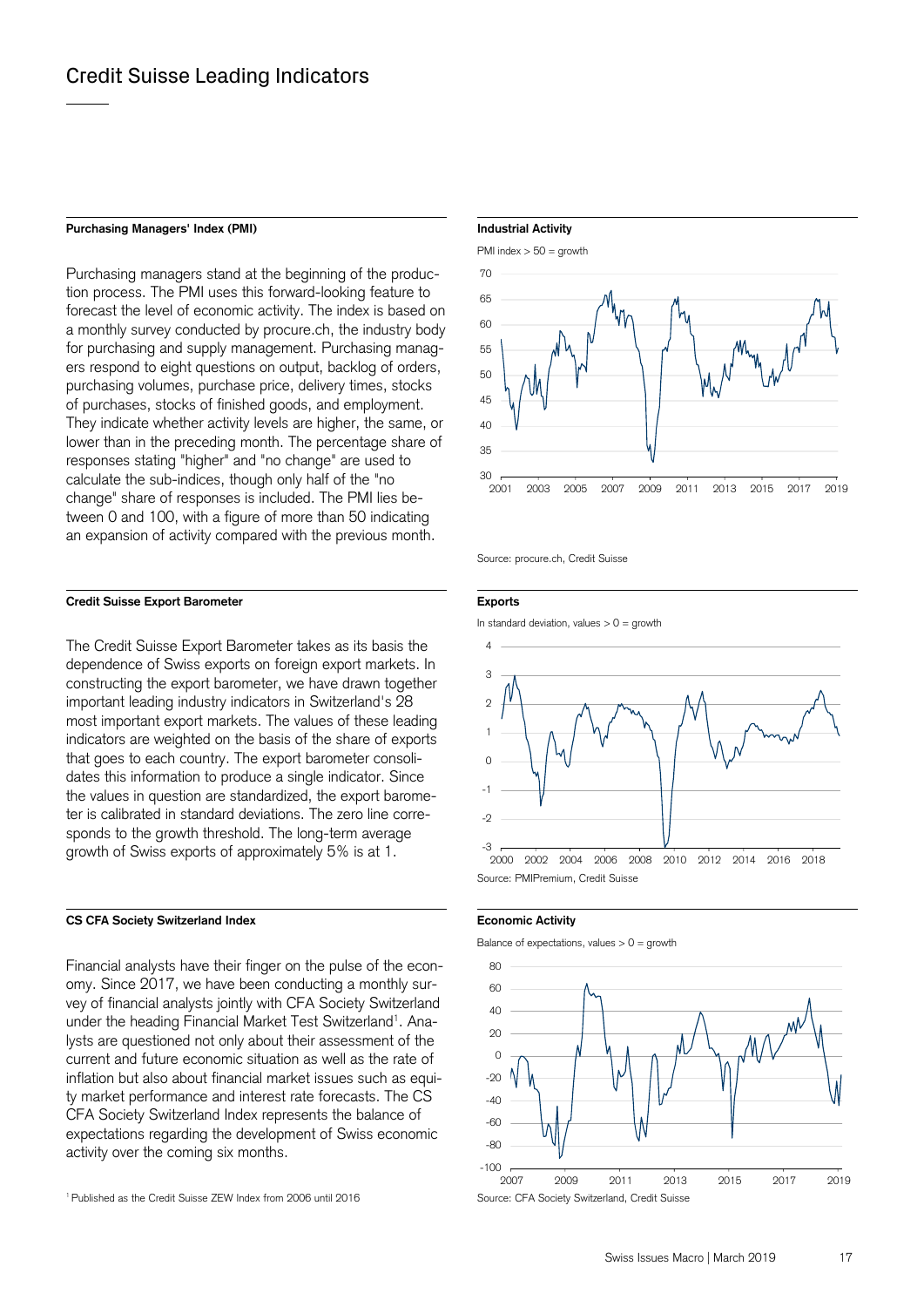The Swiss Construction Index is published once a quarter jointly by Credit Suisse and the Swiss Contractors' Association (SCA). It serves as a leading indicator for the state of Switzerland's construction sector by forecasting the volume of work in the core construction business in the coming quarter. The indicator is calculated by Credit Suisse and is based mainly on a quarterly survey conducted by the SCA among its members. Additional data is provided by the Swiss Federal Statistical Office and Baublatt. The Construction Index was launched in the first quarter of 1996.

Procure.ch, the professional association for purchasing and supply management and Credit Suisse launched a PMI for the services sector in 2014. The Services PMI is structured in exactly the same way as its industry counterpart. Values over 50.0 points mean expansion. It is based on a survey of purchasing managers from Swiss service providers. There are six subcomponents: type of business, new orders, order book, purchasing prices, sales prices and number of employees.

### **Macro Momentum Indicator Economic Activity**

The Credit Suisse Macro Momentum Indicator (MMI) condenses the current performance of key Swiss economic data to a single figure. Data from economic surveys, consumption, the labor market, lending and the export economy are used to calculate a standardized momentum that is then weighted with the applicable correlation to GDP development. Values above (below) zero point toward an acceleration (slowdown) of the Swiss economy in the last three months compared with the past six months.

### **Swiss Construction Index Construction Industry Climate Construction Industry Climate**



Source: Swiss Contractor's Association, Credit Suisse

### **PMI Services PMI Services Activity in the services sector PMI** Services sector

PMI Services index > 50 = growth





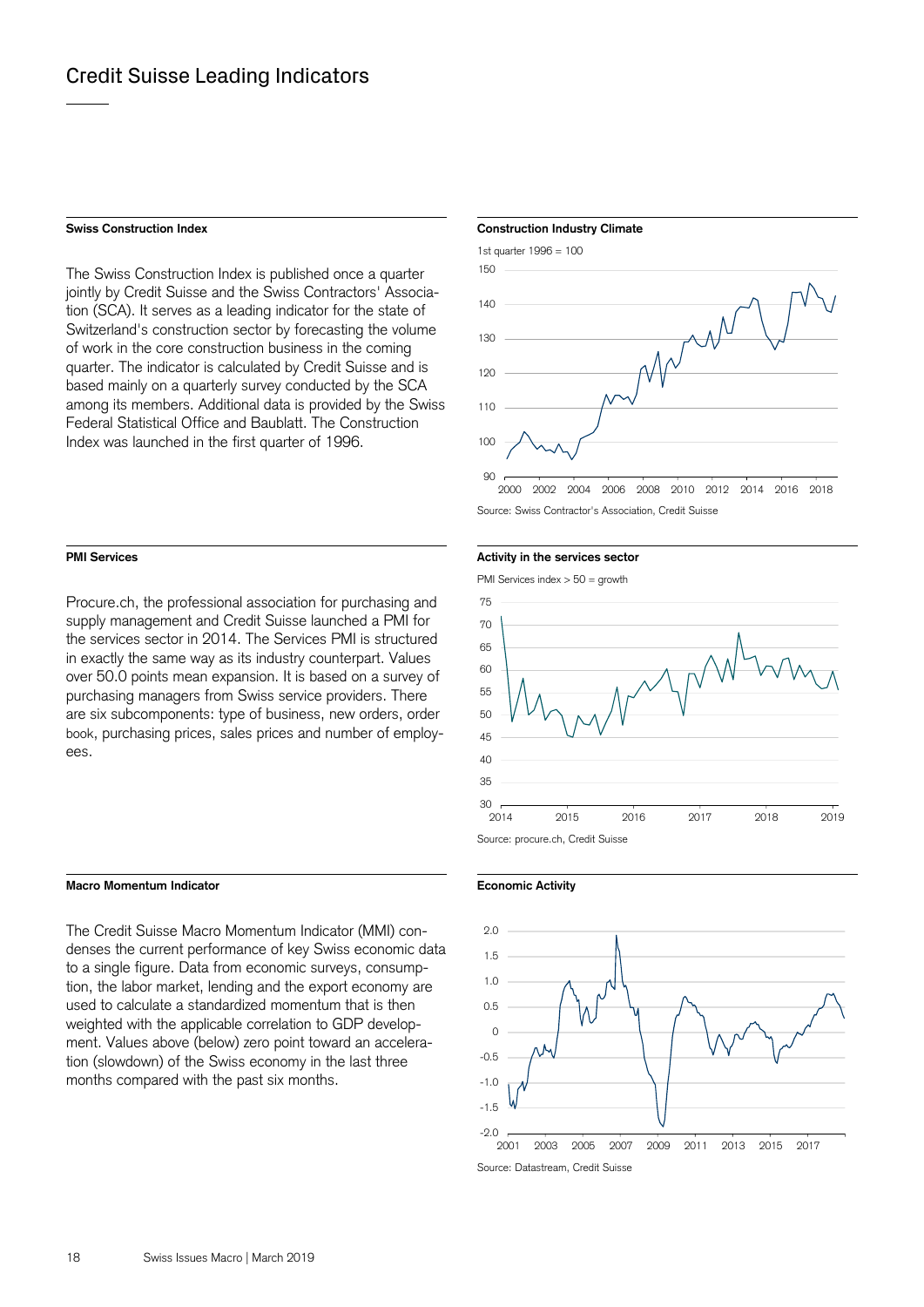### **Forecasts for the Swiss Economy**

|                                                                                               | 2019P<br>Q1 | 2019P<br>Q <sub>2</sub> | 2019P<br>Q3 | 2019P<br>Q4 | 2020P<br>Q1 | 2020P<br>Q <sub>2</sub> | 2020P<br>QЗ | 2020P<br>Q4 | 2020P | 2020P |
|-----------------------------------------------------------------------------------------------|-------------|-------------------------|-------------|-------------|-------------|-------------------------|-------------|-------------|-------|-------|
| GDP (YoY, in %)                                                                               | 0.9         | 0.8                     | 1.8         | 2.4         | 2.3         | 2.1                     | 1.6         | 1.3         | 1.5   | 1.8   |
| Consumer spending                                                                             | 0.9         | 1.1                     | 1.7         | 1.7         | 1.6         | 1.5                     | 1.3         | 1.4         | 1.4   | 1.4   |
| Government expenditure                                                                        | 0.9         | 0.9                     | 0.9         | 0.9         | 1.0         | 1.0                     | 1.0         | 1.0         | 0.9   | 1.0   |
| Gross capital investment                                                                      | 2.3         | 2.1                     | 2.0         | 2.0         | 2.0         | 2.0                     | 2.0         | 2.0         | 2.1   | 2.0   |
| Construction investment                                                                       | 0.9         | 0.9                     | 0.9         | 0.9         | 1.1         | 1.1                     | 1.1         | 1.1         | 0.9   | 1.1   |
| Investment in plant and equipment                                                             | 2.5         | 2.5                     | 2.5         | 2.5         | 2.5         | 2.5                     | 2.5         | 2.5         | 2.5   | 2.5   |
| Exports (goods and services)                                                                  | 2.5         | 2.5                     | 2.5         | 2.5         | 3.0         | 3.0                     | 3.0         | 3.0         | 2.5   | 3.0   |
| Imports (goods and services)                                                                  | 2.5         | 2.5                     | 2.5         | 2.5         | 2.5         | 2.5                     | 2.5         | 2.5         | 2.5   | 2.5   |
| Inflation (in %)                                                                              | 0.6         | 0.4                     | 0.4         | 0.4         | 0.6         | 0.5                     | 0.5         | 0.4         | 0.5   | 0.5   |
| Unemployment (in %)                                                                           | 2.4         | 2.4                     | 2.5         | 2.5         | 2.5         | 2.5                     | 2.5         | 2.5         | 2.4   | 2.5   |
| Employment growth FTEs (YoY, in %)                                                            | 0.8         | 0.8                     | 1.3         | 1.5         | 1.5         | 1.3                     | 1.0         | 1.0         | 1.2   | 1.2   |
| Net immigration (in thousands)                                                                |             |                         |             |             |             |                         |             |             | 55    | 55    |
| Nominal wage growth (YoY, in %)                                                               |             |                         |             |             |             |                         |             |             | 1.0   | 1.0   |
| Public debt (in % of GDP)                                                                     |             |                         |             |             |             |                         |             |             | 6.6   | 6.9   |
| Source: Federal Statistics Office, State Secretariat for Economic Affairs SECO, Credit Suisse |             |                         |             |             |             |                         |             |             |       |       |

### **Forecasts for the World Economy**

|                  | <b>Forecasts</b> |           |      |                        | <b>Structure</b>         |                              | <b>Significance for Switzerland</b> |                                             |
|------------------|------------------|-----------|------|------------------------|--------------------------|------------------------------|-------------------------------------|---------------------------------------------|
| <b>Forecasts</b> | <b>GDP</b>       | YoY, in % |      | Inflation<br>YoY, in % | Population<br>In million | <b>GDP</b><br>In USD billion | In $%$                              | Share of exports Share of imports<br>In $%$ |
|                  | 2019             | 2020      | 2019 | 2020                   | 2018                     | 2018                         | 2018                                | 2018                                        |
| World            | 2.8              | 2.9       | 2.5  | 2.5                    | 7'530                    | 84'835                       | 100                                 | 100                                         |
| <b>US</b>        | 2.3              | 2.1       | 1.5  | 2.2                    | 328                      | 20'513                       | 16.3                                | 6.2                                         |
| Euro zone        | 1.2              | 1.6       | 1.3  | 1.5                    | 341                      | 13'738                       | 44.3                                | 61.7                                        |
| Germany          | 0.9              | . 5       | 1.6  | 1.6                    | 83                       | 4'029                        | 18.5                                | 27.1                                        |
| France           | 1.0              | 1.4       | 1.4  | 1.7                    | 65                       | 2'795                        | 6.3                                 | 8.0                                         |
| Italy            | 0.1              | 0.9       | 0.9  | 1.4                    | 61                       | 2'087                        | 6.0                                 | 9.3                                         |
| UK               | 1.0              | 1.4       | 1.9  | 2.1                    | 66                       | 2'809                        | 3.8                                 | 3.8                                         |
| Japan            | 0.8              | 0.7       | 0.6  | 0.5                    | 126                      | 5'071                        | 3.3                                 | 1.7                                         |
| China            | 6.2              | 6.0       | 1.9  | 2.0                    | 1'397                    | 13'457                       | 5.2                                 | 7.1                                         |

Source: Datastream, International Monetary Fund, Credit Suisse

### **Interest Rates and Monetary Policy Data**

|                                            | Current                | 3-month                                                          | 12-month               |                                    | Current |       | Prev. mth. Prev. year |
|--------------------------------------------|------------------------|------------------------------------------------------------------|------------------------|------------------------------------|---------|-------|-----------------------|
| 3-month Libor (in %)                       | $-0.70$                | $-0.8$ to $-0.6$<br>$-0.8$ to $-0.6$<br>MO money supply (CHF bn) |                        | 562.3                              | 555.3   | 548.4 |                       |
| SNB target range (in %)                    | $-1.25$ to $-$<br>0.25 | $-1.25$ to $-$<br>0.25                                           | $-1.25$ to $-$<br>0.25 | M1 money supply (%, YoY)           | 5.1     | 5.5   | 7.5                   |
| 10-year government bond yields (in %)      | $-0.24$                | $-0.3 - 0.1$                                                     | $0.2 - 0.4$            | M2 money supply (%, YoY)           | 3.2     | 3.5   | 4.2                   |
|                                            |                        |                                                                  |                        | M3 money supply (%, YoY)           | 3.4     | 3.1   | 3.9                   |
|                                            |                        |                                                                  |                        | Foreign currency reserves (CHF bn) | 773.1   | 763.7 | 759.7                 |
| Source: Datactroam Bloomborg Cradit Suicco |                        |                                                                  |                        |                                    |         |       |                       |

e: Datastream, Bloomberg, Credit Su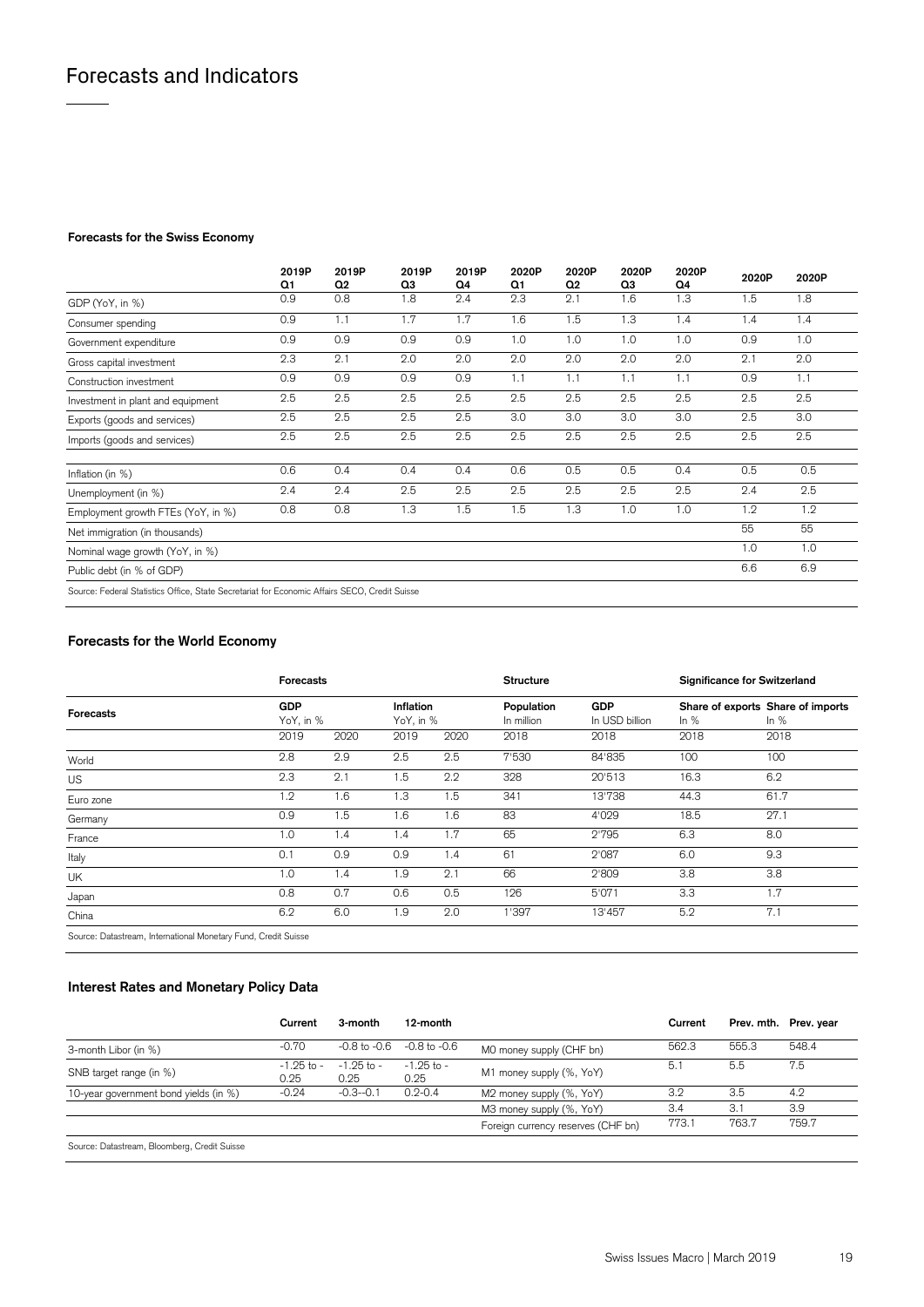# Important Information

This report represents the views of the Investment Strategy Department of CS and has not been prepared in accordance with the legal requirements designed to promote the independence of investment research. It is not a product of the Credit Suisse Research Department even if it references published research recommendations. CS has policies in place to manage conflicts of interest including policies relating to dealing ahead of the dissemination of investment research. These policies do not apply to the views of Investment Strategists contained in this report.

# Risk warning

Every investment involves risk, especially with regard to fluctuations in value and return. If an investment is denominated in a currency other than your base currency, changes in the rate of exchange may have an adverse effect on value, price or income.

For a discussion of the risks of investing in the securities mentioned in this document, please refer to the following Internet link: https:// investment.credit-suisse.com/gr/riskdisclosure/

This document may include information on investments that involve special risks. You should seek the advice of your independent financial advisor prior to taking any investment decisions based on this document or for any necessary explanation of its contents. Further information is also available in the information brochure "Special Risks in Securities Trading" available from the Swiss Bankers Association.

### **Past performance is not an indicator of future performance. Performance can be affected by commissions, fees or other charges as well as exchange rate fluctuations.**

### **Financial market risks**

Historical returns and financial market scenarios are no guarantee of future performance. The price and value of investments mentioned and any income that might accrue could fall or rise or fluctuate. Past performance is not a guide to future performance. If an investment is denominated in a currency other than your base currency, changes in the rate of exchange may have an adverse effect on value, price or income. You should consult with such advisor(s) as you consider necessary to assist you in making these determinations.

Investments may have no public market or only a restricted secondary market. Where a secondary market exists, it is not possible to predict the price at which investments will trade in the market or whether such market will be liquid or illiquid.

### **Emerging markets**

Where this document relates to emerging markets, you should be aware that there are uncertainties and risks associated with investments and transactions in various types of investments of, or related or linked to, issuers and obligors incorporated, based or principally engaged in business in emerging markets countries. Investments related to emerging markets countries may be considered speculative, and their prices will be much more volatile than those in the more developed countries of the world. Investments in emerging markets investments should be made only by sophisticated investors or experienced professionals who have independent knowledge of the relevant markets, are able to consider and weigh the various risks presented by such investments, and have the financial resources necessary to bear the substantial risk of loss of investment in such investments. It is your responsibility to manage the risks which arise as a result of investing in emerging markets investments and the allocation of assets in your portfolio. You should seek advice from your own advisers with regard to the various risks and factors to be considered when investing in an emerging markets investment.

### **Alternative investments**

Hedge funds are not subject to the numerous investor protection regulations that apply to regulated authorized collective investments and hedge fund managers are largely unregulated. Hedge funds are not limited to any particular investment discipline or trading strategy, and seek to profit in all kinds of markets by using leverage, derivatives, and complex speculative investment strategies that may increase the risk of investment loss.

Commodity transactions carry a high degree of risk and may not be suitable for many private investors. The extent of loss due to market movements can be substantial or even result in a total loss.

Investors in real estate are exposed to liquidity, foreign currency and other risks, including cyclical risk, rental and local market risk as well as environmental risk, and changes to the legal situation.

### **Interest rate and credit risks**

The retention of value of a bond is dependent on the creditworthiness of the Issuer and/or Guarantor (as applicable), which may change over the term of the bond. In the event of default by the Issuer and/or Guarantor of the bond, the bond or any income derived from it is not guaranteed and you may get back none of, or less than, what was originally invested.

## Investment Strategy Department

Investment Strategists are responsible for multi-asset class strategy formation and subsequent implementation in CS's discretionary and advisory businesses. If shown, Model Portfolios are provided for illustrative purposes only. Your asset allocation, portfolio weightings and performance may look significantly different based on your particular circumstances and risk tolerance. Opinions and views of Investment Strategists may be different from those expressed by other Departments at CS. Investment Strategist views may change at any time without notice and with no obligation to update. CS is under no obligation to ensure that such updates are brought to your attention.

From time to time, Investment Strategists may reference previously published Research articles, including recommendations and rating changes collated in the form of lists. The recommendations contained herein are extracts and/or references to previously published recommendations by Credit Suisse Research. For equities, this relates to the respective Company Note or Company Summary of the issuer. Recommendations for bonds can be found within the respective Research Alert (bonds) publication or Institutional Research Flash/Alert – Credit Update Switzerland. These items are available on request or from https://investment.credit-suisse.com Disclosures are available from www.credit-suisse.com/disclosure

## Global disclaimer/important information

This document is not directed to, or intended for distribution to or use by, any person or entity who is a citizen or resident of or located in any locality, state, country or other jurisdiction where such distribution, publication, availability or use would be contrary to law or regulation or which would subject CS to any registration or licensing requirement within such jurisdiction.

References in this document to CS include Credit Suisse AG, the Swiss bank, its subsidiaries and affiliates. For more information on our structure, please use the following link: http://www.credit-suisse.com

NO DISTRIBUTION, SOLICITATION, OR ADVICE: This document is provided for information and illustrative purposes and is intended for your use only. It is not a solicitation, offer or recommendation to buy or sell any security or other financial instrument. Any information including facts, opinions or quotations, may be condensed or summarized and is expressed as of the date of writing. The information contained in this document has been provided as a general market commentary only and does not constitute any form of regulated financial advice, legal, tax or other regulated service. It does not take into account the financial objectives, situation or needs of any persons, which are necessary considerations before making any investment decision. You should seek the advice of your independent financial advisor prior to taking any investment decisions based on this document or for any necessary explanation of its contents. This document is intended only to provide observations and views of CS at the date of writing, regardless of the date on which you receive or access the information. Observations and views contained in this document may be different from those expressed by other Departments at CS and may change at any time without notice and with no obligation to update. CS is under no obligation to ensure that such updates are brought to your attention. FORECASTS & ESTIMATES: Past performance should not be taken as an indication or guarantee of future performance, and no representation or warranty, express or implied, is made regarding future performance. To the extent that this document contains statements about future performance, such statements are forward looking and subject to a number of risks and uncertainties. Unless indicated to the contrary, all figures are unaudited. All valuations mentioned herein are subject to CS valuation policies and procedures. CONFLICTS: CS reserves the right to remedy any errors that may be present in this document. CS, its affiliates and/or their employees may have a position or holding, or other material interest or effect transactions in any securities mentioned or options thereon, or other investments related thereto and from time to time may add to or dispose of such investments. CS may be providing, or have provided within the previous 12 months,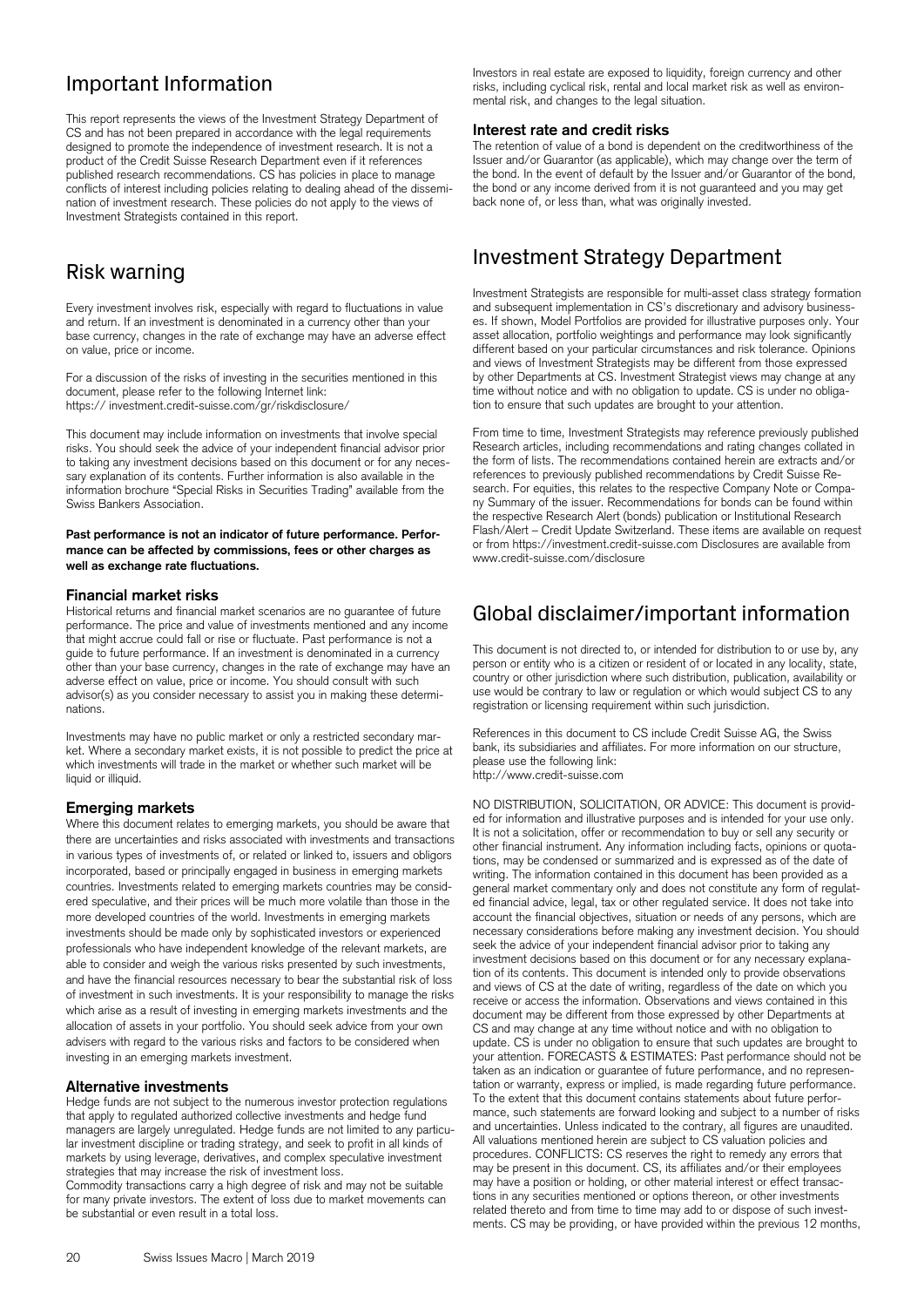significant advice or investment services in relation to the investments listed in this document or a related investment to any company or issuer mentioned. Some investments referred to in this document will be offered by a single entity or an associate of CS or CS may be the only market maker in such investments. CS is involved in many businesses that relate to companies mentioned in this document. These businesses include specialized trading, risk arbitrage, market making, and other proprietary trading. TAX: Nothing in this document constitutes investment, legal, accounting or tax advice. CS does not advise on the tax consequences of investments and you are advised to contact an independent tax advisor. The levels and basis of taxation are dependent on individual circumstances and are subject to change. SOURCES: Information and opinions presented in this document have been obtained or derived from sources which in the opinion of CS are reliable, but CS makes no representation as to their accuracy or completeness. CS accepts no liability for a loss arising from the use of this document. WEBSITES: This document may provide the addresses of, or contain hyperlinks to, websites. Except to the extent to which the document refers to website material of CS, CS has not reviewed the linked site and takes no responsibility for the content contained therein. Such address or hyperlink (including addresses or hyperlinks to CS's own website material) is provided solely for your convenience and information and the content of the linked site does not in any way form part of this document. Accessing such website or following such link through this document or CS's website shall be at your own risk. DATA PRIVACY: Your personal data will be processed in accordance with the CS Principles of Client Data Processing accessible at your domicile through the official CS website at www.credit-suisse.com/ch/en/legal.html.

### Distributing entities

Except as otherwise specified herein, this report is distributed by Credit Suisse AG, a Swiss bank, authorized and regulated by the Swiss Financial Market Supervisory Authority. Austria: This report is distributed by CREDIT SUISSE (LUXEMBOURG) S.A. Zweigniederlassung Österreich (the "Austria branch") which is a branch of CREDIT SUISSE (LUXEMBOURG) S.A., a duly authorized credit institution in the Grand Duchy of Luxembourg with registered address 5, rue Jean Monnet, L-2180 Luxembourg. The Austria branch is subject to the prudential supervision of the Luxembourg supervisory authority, the Commission de Surveillance du Secteur Financier (CSSF), 283, route d'Arlon, L-2991 Luxembourg, Grand Duchy of Luxembourg, as well as of the Austrian supervisory authority, the Financial Market Authority (FMA), Otto-Wagner Platz 5, A-1090 Vienna, Austria. Bahrain: This report is distributed by Credit Suisse AG, Bahrain Branch, authorized and regulated by the Central Bank of Bahrain (CBB) as an Investment Business Firm Category 2. Related financial services or products are only made available to professional clients and Accredited Investors, as defined by the CBB, and are not intended for any other persons. Credit Suisse AG, Bahrain Branch is located at Level 21- 22, East Tower, Bahrain World Trade Centre, Manama, Kingdom of Bahrain. DIFC: This information is being distributed by Credit Suisse AG (DIFC Branch). Credit Suisse AG (DIFC Branch) is licensed and regulated by the Dubai Financial Services Authority ("DFSA"). Related financial services or products are only made available to Professional Clients or Market Counterparties, as defined by the DFSA, and are not intended for any other persons. Credit Suisse AG (DIFC Branch) is located on Level 9 East, The Gate Building, DIFC, Dubai, United Arab Emirates. **France:** This report is distributed by Credit Suisse (Luxembourg) S.A. Succursale en France (the "France branch") which is a branch of Credit Suisse (Luxembourg) S.A., a duly authorized credit institution in the Grand Duchy of Luxembourg with registered address 5, rue Jean Monnet, L-2180 Luxembourg. The France branch is subject to the prudential supervision of the Luxembourg supervisory authority, the Commission de Surveillance du Secteur Financier (CSSF), and of the French supervisory authority, the Autorité de Contrôle Prudentiel et de Résolution (ACPR) and of the Autorité des Marchés Financiers. **Germany:** This report is distributed by Credit Suisse (Deutschland) Aktiengesellschaft regulated by the Bundesanstalt für Finanzdienstleistungsaufsicht ("BaFin"). **Guernsey:** This report is distributed by Credit Suisse AG Guernsey Branch, a branch of Credit Suisse AG (incorporated in the Canton of Zurich), with its place of business at Helvetia Court, Les Echelons, South Esplanade, St Peter Port, Guernsey. Credit Suisse AG Guernsey Branch is wholly owned by Credit Suisse AG and is regulated by the Guernsey Financial Services Commission. Copies of the latest audited accounts are available on request. India: This report is distributed by Credit Suisse Securities (India) Private Limited (CIN no. U67120MH1996PTC104392) regulated by the Securities and Exchange Board of India as Research Analyst (registration no. INH 000001030), as Portfolio Manager (registration no. INP000002478) and as Stock Broker (registration no. INB230970637; INF230970637; INB010970631; INF010970631), having registered address at 9th Floor, Ceejay House, Dr.A.B. Road, Worli, Mumbai - 18, India, T- +91-22 6777 3777. Italy: This report is distributed in Italy by Credit Suisse (Italy) S.p.A., a bank incorporated and registered under Italian law subject to the supervision and control of Banca d'Italia and CONSOB. Lebanon: This report is distributed by Credit Suisse (Lebanon) Finance SAL ("CSLF"), a financial institution incorporated in Lebanon and regulated by the Central Bank of Lebanon ("CBL") with a financial institution license number 42. Credit Suisse (Lebanon) Finance SAL is subject to the CBL's laws and regulations as well as the laws and decisions of the Capital Markets Authority of Lebanon ("CMA").

CSLF is a subsidiary of Credit Suisse AG and part of the Credit Suisse Group (CS). The CMA does not accept any responsibility for the content of the information included in this report, including the accuracy or completeness of such information. The liability for the content of this report lies with the issuer, its directors and other persons, such as experts, whose opinions are included in the report with their consent. The CMA has also not assessed the suitability of the investment for any particular investor or type of investor. Investments in financial markets may involve a high degree of complexity and risk and may not be suitable to all investors. The suitability assessment performed by CSLF with respect to this investment will be undertaken based on information that the investor would have provided to CSLF and in accordance with Credit Suisse internal policies and processes. It is understood that the English language will be used in all communication and documentation provided by CS and/or CSLF. By accepting to invest in the product, the investor confirms that he has no objection to the use of the English language. Luxembourg: This report is distributed by Credit Suisse (Luxembourg) S.A., a duly authorized credit institution in the Grand Duchy of Luxembourg with registered address 5, rue Jean Monnet, L-2180 Luxembourg. Credit Suisse (Luxembourg) S.A. is subject to the prudential supervision of the Luxembourg supervisory authority, the Commission de Surveillance du Secteur Financier (CSSF). Mexico: Banco Credit Suisse (México), S.A., Institución de Banca Múltiple, Grupo Financiero Credit Suisse (México) and C. Suisse Asesoría México, S.A. de C.V. ("Credit Suisse Mexico"). This document is elaborated for information purposes only and does not constitute a recommendation, advice or an invitation to execute any operation and does not replace direct communication with your relationship manager at Credit Suisse Mexico before the execution of any investment. The people who elaborated this document do not receive payment or compensation from any entity of the Credit Suisse Group other than the one employing them. The prospectuses, offering documentation, term sheets, investment regimes, annual reports and periodical financial information contained useful information for investors. Such documents can be obtained without any cost, directly from the issuer of securities and investment fund managers or at the securities and stock market web page, as well as from your relationship manager at Credit Suisse Mexico. The information herein does not substitutes the Account Statements, the IN-FORME DE OPERACIONES or/ and confirmations you receive from Credit Suisse Mexico pursuant to the General Rules applicable to financial institutions and other persons that provide investment services. C. Suisse Asesoría México, S.A. de C.V., is an investment advisor duly incorporated under the Securities Market Law ("LMV") and is registered before the National Banking and Securities Commission ("CNBV") under folio number 30070 and therefore is not a bank, is not authorized to receive deposits nor to custody any securities, is not part of Grupo Financiero Credit Suisse (México), S.A. de C.V.. Under the provisions of the LMV, C. Suisse Asesoría México, S.A. de C.V. is not an independent investment advisor pursuant to its relationship with Credit Suisse AG, a foreign financial institution, and its indirect relationship with Grupo Financiero Credit Suisse (Mexico), S.A. de C.V. The people who produced this document do not receive payment or compensation from any entity of the Credit Suisse Group other than the one employing them. Netherlands: This report is distributed by Credit Suisse (Luxembourg) S.A., Netherlands Branch (the "Netherlands branch") which is a branch of Credit Suisse (Luxembourg) S.A., a duly authorized credit institution in the Grand Duchy of Luxembourg with registered address 5, rue Jean Monnet, L-2180 Luxembourg. The Netherlands branch is subject to the prudential supervision of the Luxembourg supervisory authority, the Commission de Surveillance du Secteur Financier (CSSF), and of the Dutch supervisory authority, De Nederlansche Bank (DNB), and of the Dutch market supervisor, the Autoriteit Financiële Markten (AFM). Portugal: This report is distributed by Credit Suisse (Luxembourg) S.A., Sucursal em Portugal (the "Portugal branch") which is a branch of Credit Suisse (Luxembourg) S.A., a duly authorized credit institution in the Grand Duchy of Luxembourg with registered address 5, rue Jean Monnet, L-2180 Luxembourg. The Portugal branch is subject to the prudential supervision of the Luxembourg supervisory authority, the Commission de Surveillance du Secteur Financier (CSSF), and of the Portuguese supervisory authority, the Comissão do Mercado dos Valores Mobiliários (CMVM). Qatar: This information has been distributed by Credit Suisse (Qatar) L.L.C., which is duly authorized and regulated by the Qatar Financial Centre Regulatory Authority (QFCRA) under QFC License No. 00005. All related financial products or services will only be available to Business Customers or Market Counterparties (as defined by the QFCRA), including individuals, who have opted to be classified as a Business Customer, with net assets in excess of QR 4 million, and who have sufficient financial knowledge, experience and understanding to participate in such products and/or services. Therefore this information must not be delivered to, or relied on by, any other type of individual. The QFCRA has no responsibility for reviewing or verifying any Prospectus or other documents in connection with this product/service due to the fact that this product/service is not registered in the QFC or regulated by the QFCRA. Accordingly, the QFCRA has not reviewed or approved this marketing material or any other associated documents nor taken any steps to verify the information set out in this document, and has no responsibility for it. Investors in this product/service may not have the same access to information about the product/service that they would have to information about a product/service registered in the QFC. The product/service to which this marketing material relates may be illiquid and/or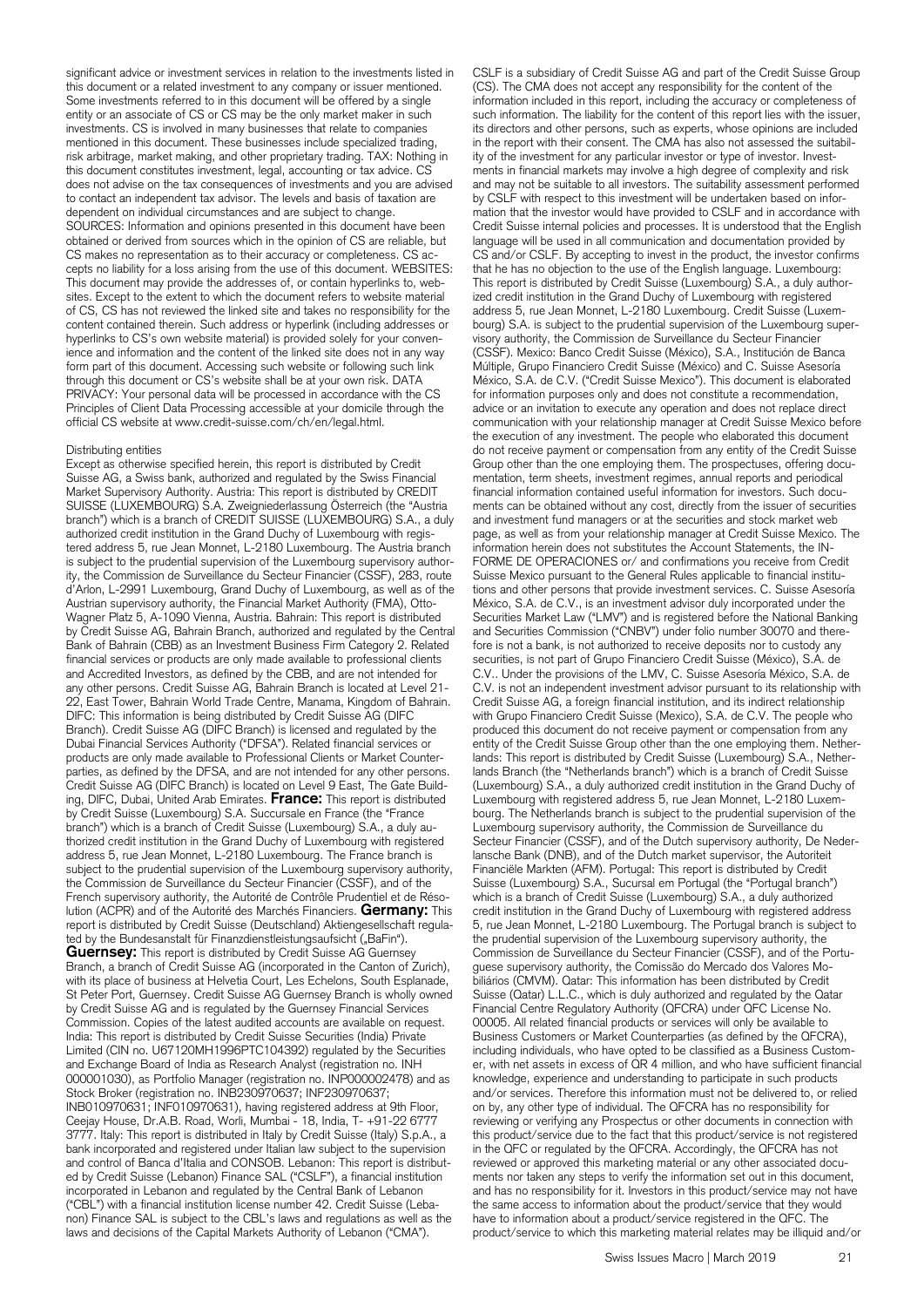subject to restrictions on their resale. Recourse against the product/service, and those involved with it, may be limited or difficult and may have to be pursued in a jurisdiction outside the QFC. Prospective purchasers of the product/service offered should conduct their own due diligence on the product/service. If you do not understand the contents of this brochure you should consult an authorized financial advisor. Saudi Arabia: This information is being distributed by Credit Suisse Saudi Arabia (CR Number 1010228645), duly licensed and regulated by the Saudi Arabian Capital Market Authority pursuant to License Number 08104-37 dated 23/03/1429H corresponding to 21/03/2008AD. Credit Suisse Saudi Arabia's principal place of business is at King Fahad Road, Hay Al Mhamadisuisse.com/sa. Spain: This report is distributed in Spain by Credit Suisse. AG, Sucursal en España, legal entity registered at Comisión Nacional del Mercado de Valores. Turkey: The investment information, comments and recommendations contained herein are not within the scope of investment advisory activity. The investment advisory services are provided by the authorized institutions to the persons in a customized manner taking into account the risk and return preferences of the persons. Whereas, the comments and advices included herein are of general nature. Therefore recommendations may not be suitable for your financial status or risk and yield preferences. For this reason, making an investment decision only by relying on the information given herein may not give rise to results that fit your expectations. This report is distributed by Credit Suisse Istanbul Menkul Degerler Anonim Sirketi, regulated by the Capital Markets Board of Turkey, with its registered address at Yildirim Oguz Goker Caddesi, Maya Plaza 10th Floor Akatlar, Besiktas/Istanbul-Turkey. United Kingdom: This material is issued by Credit Suisse (UK) Limited. Credit Suisse (UK) Limited, is authorized by the Prudential Regulation Authority and regulated by the Financial Conduct Authority and the Prudential Regulation Authority. The protections made available by the Financial Conduct Authority and/or the Prudential Regulation Authority for retail clients do not apply to investments or services provided by a person outside the UK, nor will the Financial Services Compensation Scheme be available if the issuer of the investment fails to meet its obligations. To the extent communicated in the United Kingdom ("UK") or capable of having an effect in the UK, this document constitutes a financial promotion which has been approved by Credit Suisse (UK) Limited which is authorized by the Prudential Regulation Authority and regulated by the Financial Conduct Authority and the Prudential Regulation Authority for the conduct of investment business in the UK. The registered address of Credit Suisse (UK) Limited is Five Cabot Square, London, E14 4QR. Please note that the rules under the UK's Financial Services and Markets Act 2000 relating to the protection of retail clients will not be applicable to you and that any potential compensation made available to "eligible claimants" under the UK's Financial Services Compensation Scheme will also not be available to you. Tax treatment depends on the individual circumstances of each client and may be subject to changes in future.

United States: Neither this report nor any copy thereof may be sent, taken into or distributed in the United States or to any US person (within the meaning of Regulation S under the US Securities Act of 1933, as amended).

This report may not be reproduced either in whole or in part, without the written permission of Credit Suisse. Copyright © 2019 Credit Suisse Group AG and/or its affiliates. All rights reserved.

19C012A\_IS